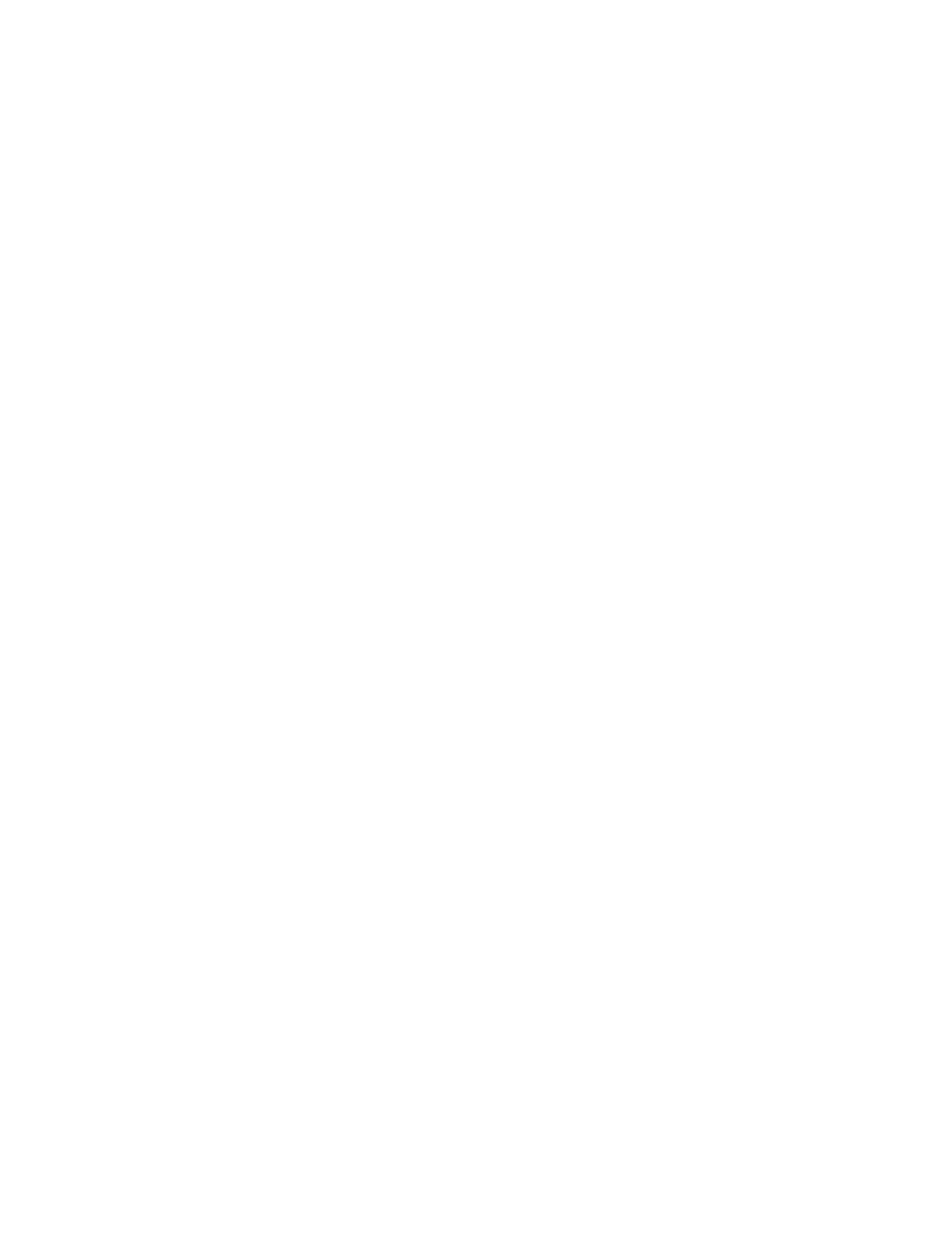### **Support Internationalist Notes**

**Subscription rates:** One year (issues + leaflets &pamphlets)

In the US & Canada: \$12,00US

International subscriptions: \$20.00US

We also handle subscriptions to CWO publication Revolutionary Perspectives, the IBRP publication in the UK.

### One year of RP (four issues): \$25.00US

We accept the following: checks drawn on US banks, US and Canadian postal money orders or international money orders. International subscriptions require an international money order. Make all checks or money orders payable to: IWG Publications

# **Contents**

| <b>IBRP Statement</b><br>Another Mayday of War                                                                                 | 2  |
|--------------------------------------------------------------------------------------------------------------------------------|----|
| Obama & the Electoral Circus<br>Sideshow                                                                                       | 4  |
| Capitalists Get a Debt Injection                                                                                               | 8  |
| Marines Invade Toledo!<br>US Militarism Plans for State<br>Repression                                                          | 11 |
| State-capitalism & American<br>Stalinism                                                                                       | 16 |
| With Tibetan & Chinese Workers                                                                                                 | 27 |
| <b>Review: Communicating Vessels</b><br>Are We All Hamas & Hezbollah?                                                          | 33 |
| Communiqué: Workers Blocade<br>FIAT Factory in Pomigliano Italy                                                                | 36 |
| Letter: "Capitalists & their<br>Government Reinforce Anti-<br>worker Attack in Greece: Total<br>War Against the Working Class" | 37 |
| <b>IWG/GIO Platform</b>                                                                                                        | 39 |

Internationalist Notes is the journal of the Internationalist Workers Group/Groupe Internationaliste Ouvrier, an organization of Internationalist Communists in the USA and Canada, that is affiliated with the International Bureau for the Revolutionary Party.

**Internationalist Notes** Series #4, Vol. 1, Fall 2008 A. Smeaton - Editor

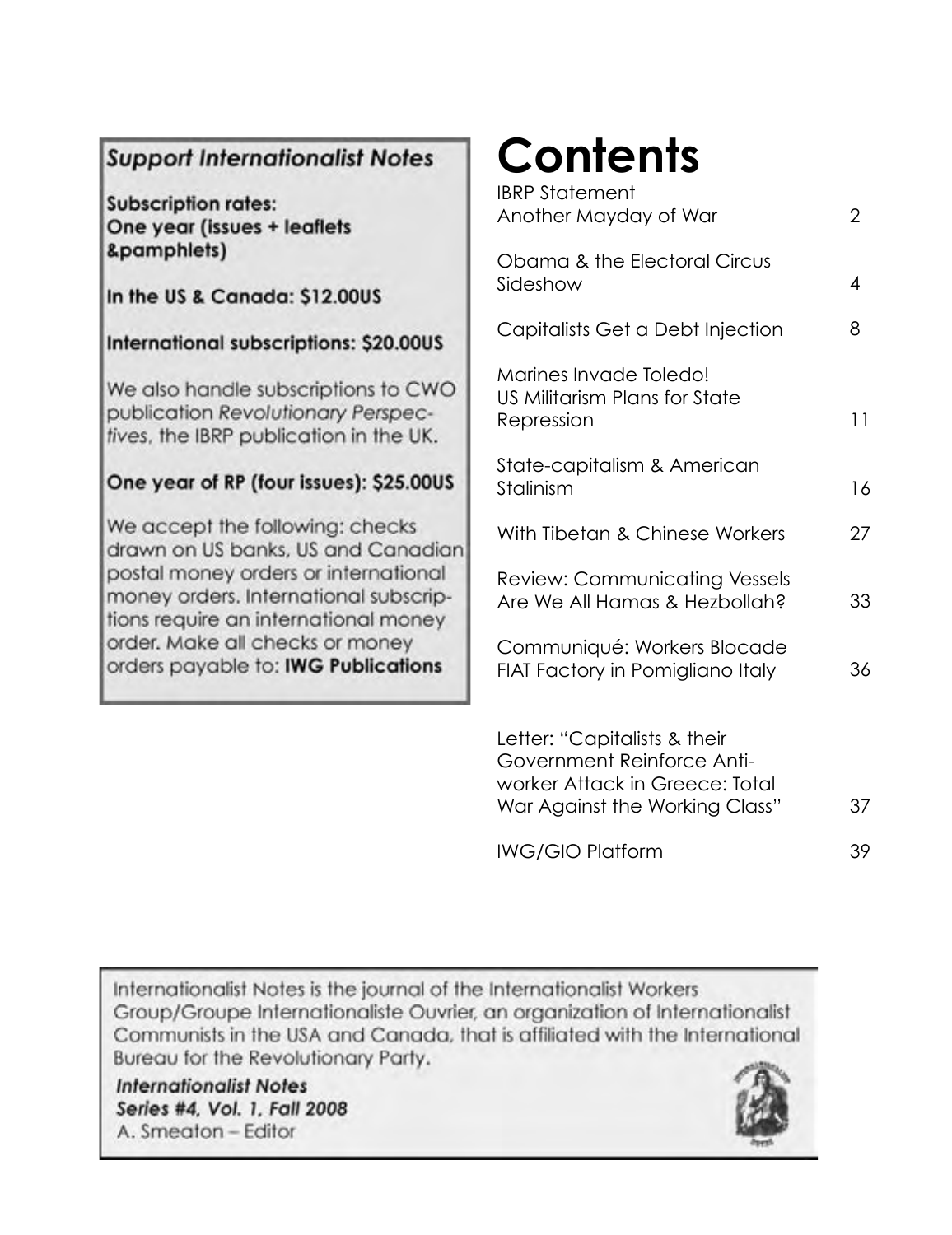### **May Day 2008 – Against Capitalism's Onslaughts, International Class Struggle**



*We start here with our collective yearly May Day statement, published belatedly here. This English language version is produced by the Internationalist Workers Group, the North American affiliate of the IBRP*

Another May Day surrounded by conflict: imperialist wars between capitalist rivals and class war, with the world's rulers united against the working class and the poorest people on the planet.

Peace, prosperity and freedom – heavy sacrifices are demanded for these objectives in the form of blood, sweat, and a reduced quality of life. Not only are these ideals more distant with every passing year, but time reveals them for what they are: a cynical deception. However, things cannot be otherwise since we are witnessing the effect of the crisis in the cycle of capital accumulation which has been with us now for more than thirty years. In fact the crisis is tightening its grip.

 The financial cyclone unleashed by the collapse of sub-prime mortgages is one more demonstration, and the proof, that uncontrolled financial speculation – unleashed by capital to attempt to revive its accumulation process through the parasitic appropriation of surplus value extorted on a global scale – and the brutal plundering of entire sectors of the population (including small-scale capitalists), have done nothing but make the problem worse for the capitalist economy.

The intensification of exploitation, mounting job insecurity, declining wages, increased compulsory overtime and the return of forms of management over the workforce which remind us a great deal of the nineteenth century, allow individual capitalists to shamefully enrich themselves but they are not enough to secure a sufficiently high rate of profit to kick off a new cycle of accumulation. The bourgeoisie wants us to swallow all this with slogans like "the need for modernization"!

By shifting production abroad, where wages are dramatically lower than in the advanced countries and relocating huge masses of migrant workers a little fresh air is being pumped into a rate of profit, which certainly needs a bit of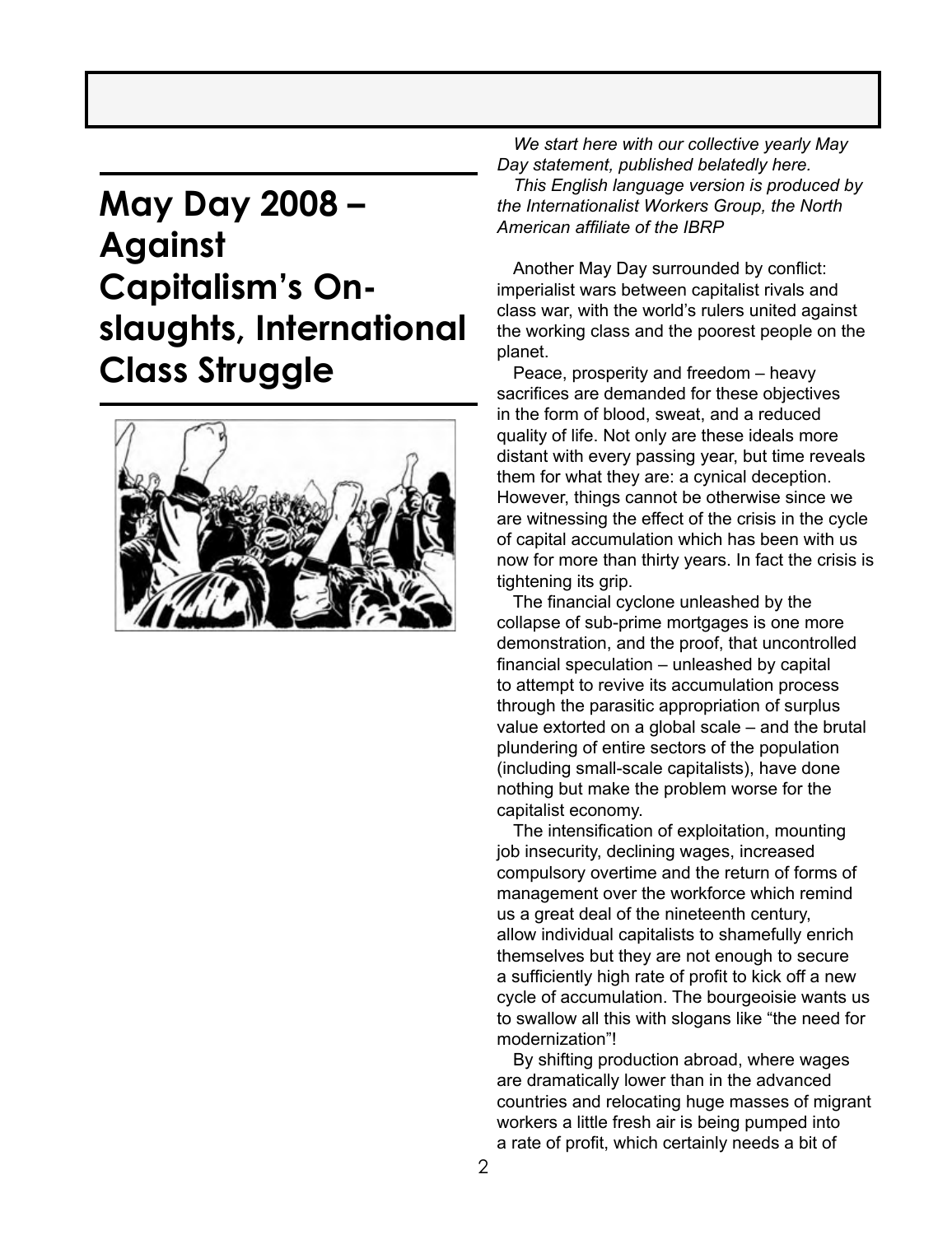oxygen, but in the end not a lot has changed. Nevertheless all these things, whilst incapable of reviving the capitalist economy, create competition amongst the wage laborers of the entire planet that tends to lower wages. Apart from a few significant episodes of class struggle, wars, increased exploitation, the destruction of the environment (to such an extent that it almost irreversibly threatens the biological basis of life on the planet), have yet to provoke an adequate response from workers.

The entire working class is paying for the process of break up and restructuring which began thirty years ago, and is still going on. Forced by the odious blackmail of job insecurity, the working class is struggling to recover from the disappointment of having seen its belief in what it thought was "another possible world" (the fake socialism of the USSR) shattered. In short, workers have no class identity and succumb to the ruling capitalist ideology in all its variants: the most narrow regional separatism, classical nationalism, religious fundamentalism to end up with more or less traditional reformism. It's a dark picture but there is a way out. This demands a real class struggle outside of and against any compromise with capitalism, a class struggle which does not stick to the usual union logic.

But a working class fight back, even if it is more violent and radical, will only end up back inside the framework of the system if it does not have the political guidance of its class party. A party which is organized internationally and capable of politically unifying all the struggles of the various sectors of the world working class; which understands how to oppose capitalism's permanent wars with the practice of revolutionary defeatism. To this end today's scattered revolutionary activists need to concentrate their energies in preparing the ground for rebuilding the international party of the working class.

It is this task which inspires the activities of the IBRP and all its constituent organizations. As ever our slogan remains: Workers of the world unite!

*International Bureau for the Revolutionary Party*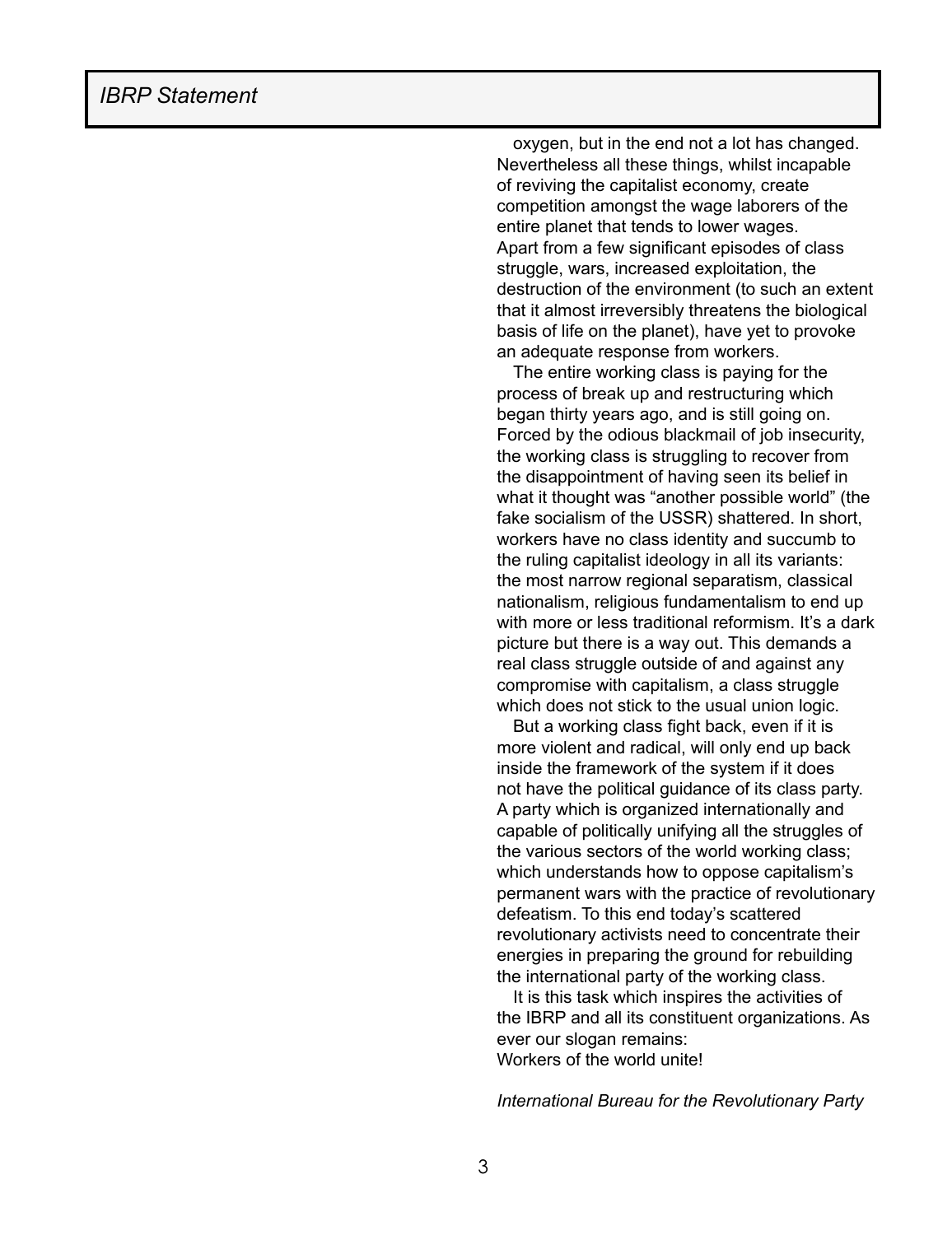## **Obama and the Electoral Circus Sideshow**

In the US left capitalism is using the rabidly militaristic Bush regime as a rallying cry to mobilize massive layers of the population behind a more articulate voice for American imperialism. Barack Obama, who is nothing more than a replacement hood ornament on the machine of American capitalism. One that is far more polished and palatable to the capitalist class than the current occupant of the White House, whose sole claim to enter into political life was based on the fact that he owned a baseball team and was well connected to his fellow capitalists.

The Democratic Party's pro-war record is undeniable. As is Obama's record in support of the war, through his votes in favor of massive war appropriations, for both the war in Iraq and the more nebulous "War on Terror". By giving his yes vote to Senate Congressional Resolution 70, House Resolution 4156, House Resolution 1591 and, House Resolution 4297, he has voted in favor of some \$3.8 trillion dollars in war spending. [1]

On April 27, on the Fox News Sunday program, Obama announced his support for General Petraeus continuing to lead the war in the event of Obama's election. Furthermore, Obama won't "rule out" the use of mercenaries in Iraq. Obama has proposed simply that they be accountable to US law. [2] As we have seen from military criminal prosecutions in cases such as the Haditha Massacre or the exposure of abuses at Abu Ghraib, accountability means the people on the bottom get punished while the officers and politicians order the crimes. No winner in this election will end the use of mercenaries in Iraq as this would require the recruiting and vetting of thousands of new government contractors. The US embassy in Baghdad is set to be the largest most heavily staffed embassy in the world and its security can't be maintained solely by the US armed forces. Nor would our capitalists want to do so. Groups like DynCorp, Triple Canopy, and Blackwater only stand to see their share of US military dollars increase in the event of withdrawals from Iraq of regular US military forces.

Barack Obama, the most likely future occupant of the White House, who writing in Foreign Affairs magazine, tells us: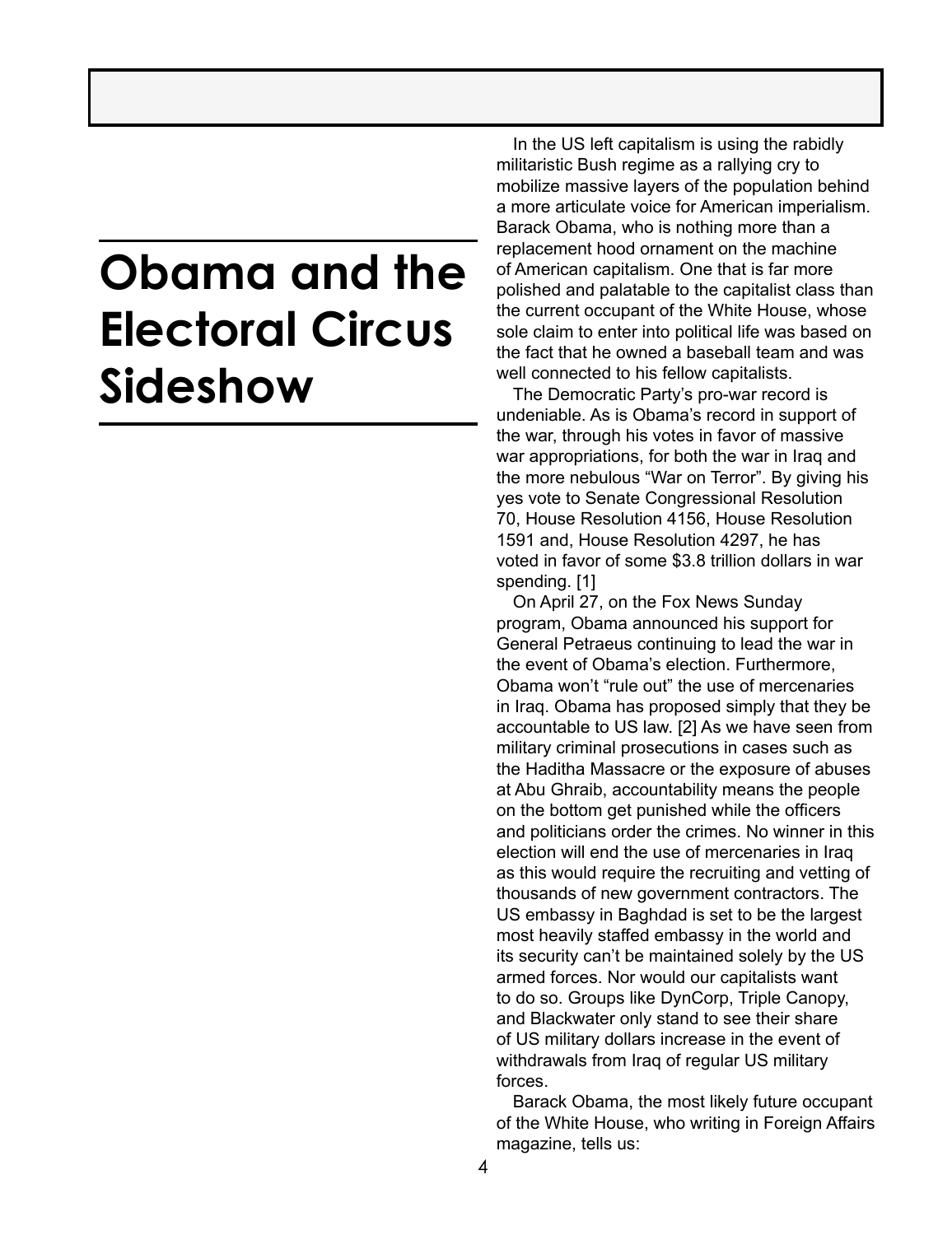*"Throughout the Middle East, we must harness American power to reinvigorate American diplomacy. Tough-minded diplomacy, backed by the whole range of instruments of American power – political, economic, and military – could bring success even when dealing with long-standing adversaries such as Iran and Syria. Our policy of issuing threats and relying on intermediaries to curb Iran's nuclear program, sponsorship of terrorism, and regional aggression is failing. Although we must not rule out using military force, we should not hesitate to talk directly to Iran. Our diplomacy should aim to raise the cost for Iran of continuing its nuclear program by applying tougher sanctions and increasing pressure from its key trading partners. The world must work to stop Iran's uranium-enrichment program and prevent Iran from acquiring nuclear weapons. It is far too dangerous to have nuclear weapons in the hands of a radical theocracy. At the same time, we must show Iran – and especially the Iranian people – what could be gained from fundamental change: economic engagement, security assurances, and diplomatic relations. Diplomacy combined with pressure could also reorient Syria away from its radical agenda to a more moderate stance – which could, in turn, help stabilize Iraq, isolate Iran, free Lebanon from Damascus' grip, and better secure Israel." [3]*

With statements like these coming from one of the possible future leaders of the US republic, a war with Iran is inevitable, and so is the fact that the left will be the ones that help put the leaders who start this war in power, by participating in this electoral circus. In this context it is not surprising that Obama makes populist and nationalist statements against NAFTA while one of his handlers was assuring a nervous Canadian government that it was all just campaign rhetoric. Whether attempting to convince workers in front of the GM plant in Janesville, Wisconsin that he represents "Change we can believe in", or the Hershey plant in Hershey, Pennsylvania, we are given a populist message, against NAFTA and "for" American jobs, in the nationalist protectionist sense that the Democratic Party loves playing to during election years.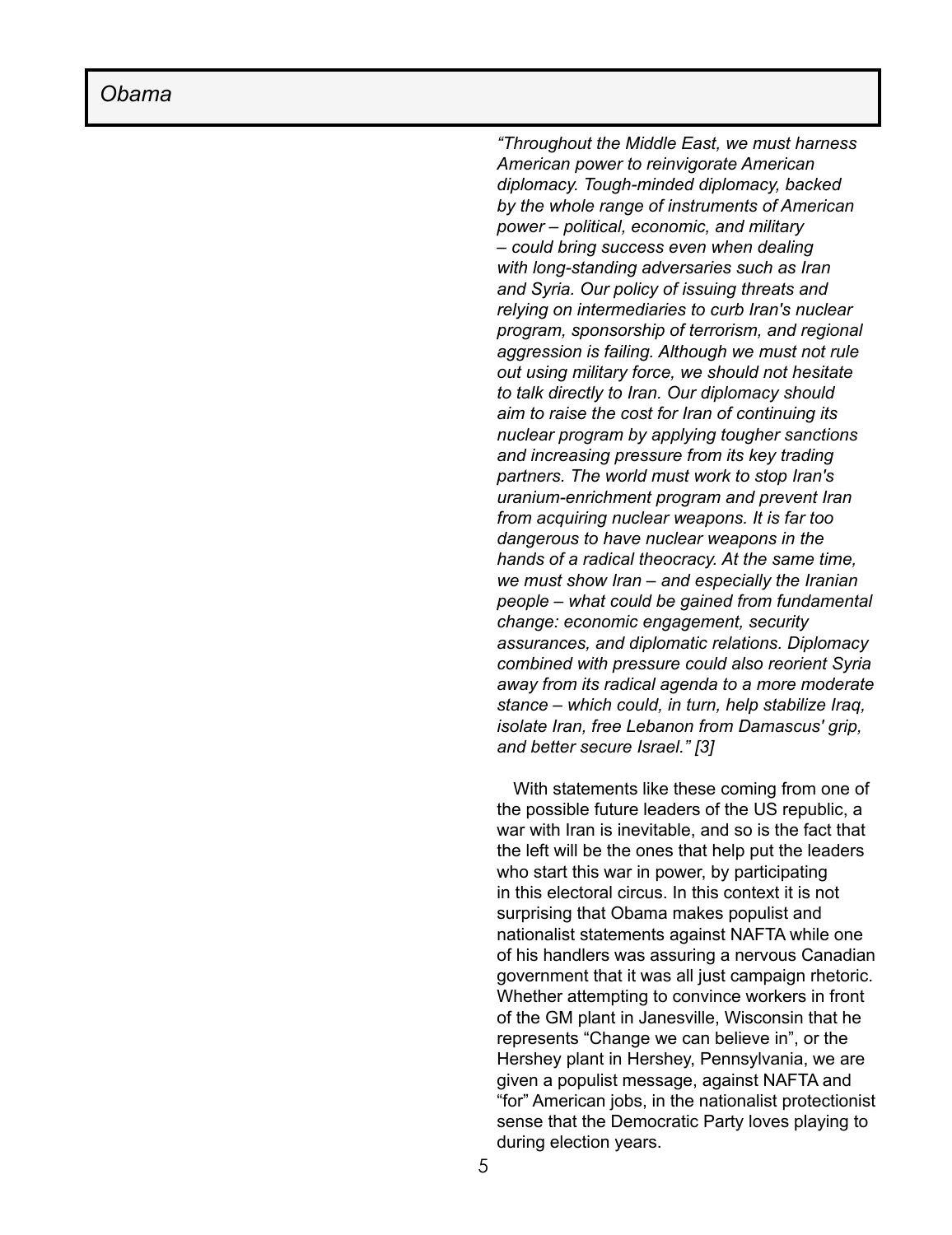### *"Workers have been subjected to their own political negation for far too long."*

A generation of young workers has grown up thinking, under the Bush regime and the internecine political warfare between Democratic and Republican factions of the bourgeoisie, that the Democrats are different and thus better than the Republicans. They have been taught to confuse their own class interests with the interests of a faction of the capitalist class. In doing so, they have been led into giving a mandate of support for imperialist conflict, issued by a more articulate capitalist voice for imperialist slaughter. What appeared first as a golden moment for the Democrats to take power in all branches of the government is shaping up to be like a rerun of the 1992 election, where Bill Clinton was groomed and picked for power in order to head a largely GOP controlled legislature and judiciary.

Workers have been subjected to their own political negation for far too long. These "progressive" democrats have presided over the destruction of public education in all major urban areas of the US. These same Democrats have been partners in turning the US into the most imprisoned society on earth, one that reserves the harshest criminal punishments for the poorest and most exploited layers of society, the result in large part from the underground capitalist drug economy. These same Democrats stood up and clapped when the "War on Terror" was initiated. Municipal Democratic Party administrations have overseen the monetary starvation of the US public schools. If capitalists in the US saw a financial purpose behind educating these children they would do so, they do not do so because working class children have no future outside of prisons and insecure low-wage labor. The task that presents itself most clearly to an articulate bourgeois like Obama, is to stabilize and preserve US capitalism and its imperialist power from the unprecedented debacle of what was a bi-partisan bourgeois war in Iraq and Afghanistan. There is no useful purpose in supporting or reforming this regime any longer, they are the butchers of Fallujah and Tal Afar. They are the racist bourgeois scum who left masses of proletarians to die in the flooding caused by Hurricane Katrina. A racist capitalist system will not change by putting a new face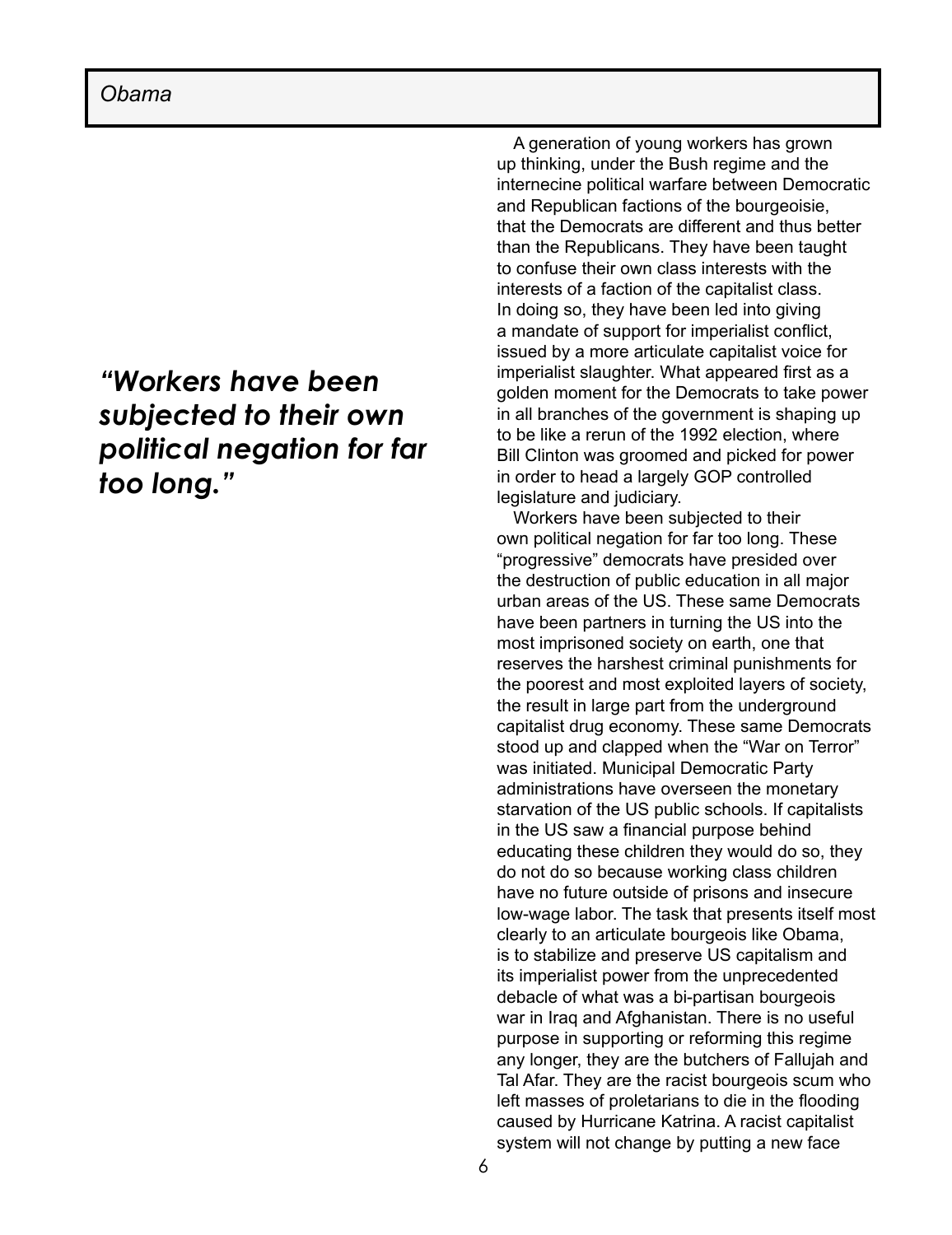on the administration. The options for workers in the US are to once again attempt to alter or reform the course of American capitalism, or to work towards its destruction. To avoid a repetition of the failures of the past necessitates a move beyond the tactics and ideas of the bourgeois left in the US as it progresses into a state of total senile infantilism dying in the belly of the Democratic Party – an animate corpse running anti-war organizations and unions with no more purpose or objective than to be good citizens and wait for the next election.

### *AS*

[1] See Obama's voting record at Project Vote Smart http://www.votesmart.org/voting\_category. php?can\_id-9490 [2] Scahill, Jeremy. Obama's Mercenary Position. The Nation. Vol. 286. No. 10, March 17, 2008 [3] Obama, Barack. Renewing American Leadership. Foreign Affairs. Council on Foreign Relations July/August 2007 http://www.foreignaffairs.org/ 20070701faessay86401/barack-obama/ renewing-american-leadership.html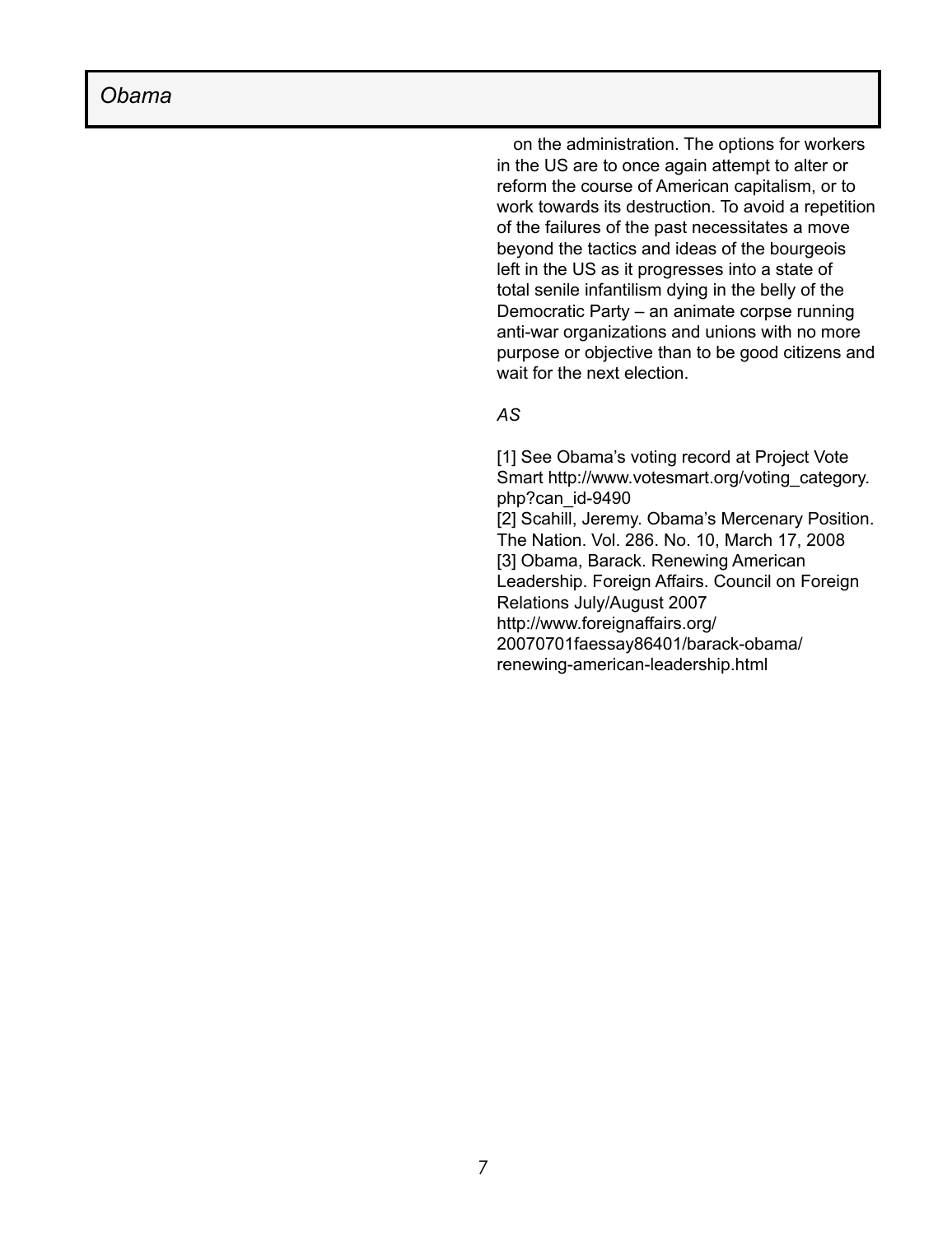# **Capitalists Get a Debt Injection**

 Since the Great Depression there have been eleven small to medium recessions, the most severe one lasting roughly from 1979 to 1982. Unlike these relatively small cyclical recessions the current foundations of the US economy are far less stable. Mortgage debt now exceeds home equity for the first time since 1945. Housing prices dropped 10 percent nationwide over the last year. So while the real economy is staggering, Wall Street finance houses are now pleased with Washington's intervention through the Federal Reserve.

Correspondingly the US dollar denominated share of world currency reserves has shrunk from 80 percent in the 1970s to its present level at 65 percent. The economic growth figures have for years been fuelled by debt paid for in credit or the sale of assets. As the dollar fell in value following the housing market collapse and subsequent credit crunch in finance, the focus of capitalist speculation shifted its ravenous attentions to those commodities seen as a safe risk – gambling on food because they know that whatever happens to the economy people will still need to eat. With the shift of capital from dollars into oil and other basic commodities, agricultural commodity prices in turn are also affected by high oil prices, impacted by increased transport costs and increased costs for fertilizer derived from natural gas. The rising prices for fuel then in turn force feed demand for bio-fuels which then increases prices for agricultural commodities. The social class responsible for this has no answer to this problem. In fact the crisis itself represents an enormous transfer of value that layers of the capitalist class benefit from at the expense of the losers in what for a capitalist is simply a competitive re-evaluation and an opportunity.

With the Bank of America announcing on April 17, that it would no longer offer private student loans, this further signified that this turmoil had also hit auction rate securities markets where capitalists gamble on student loan debt, hospital debt and municipal debt. [1]

The Federal Reserve Bank announcing its treasury securities swap of \$200 billion in 28 day loans to banks and financial houses, let it be known that it would be the lender of last resort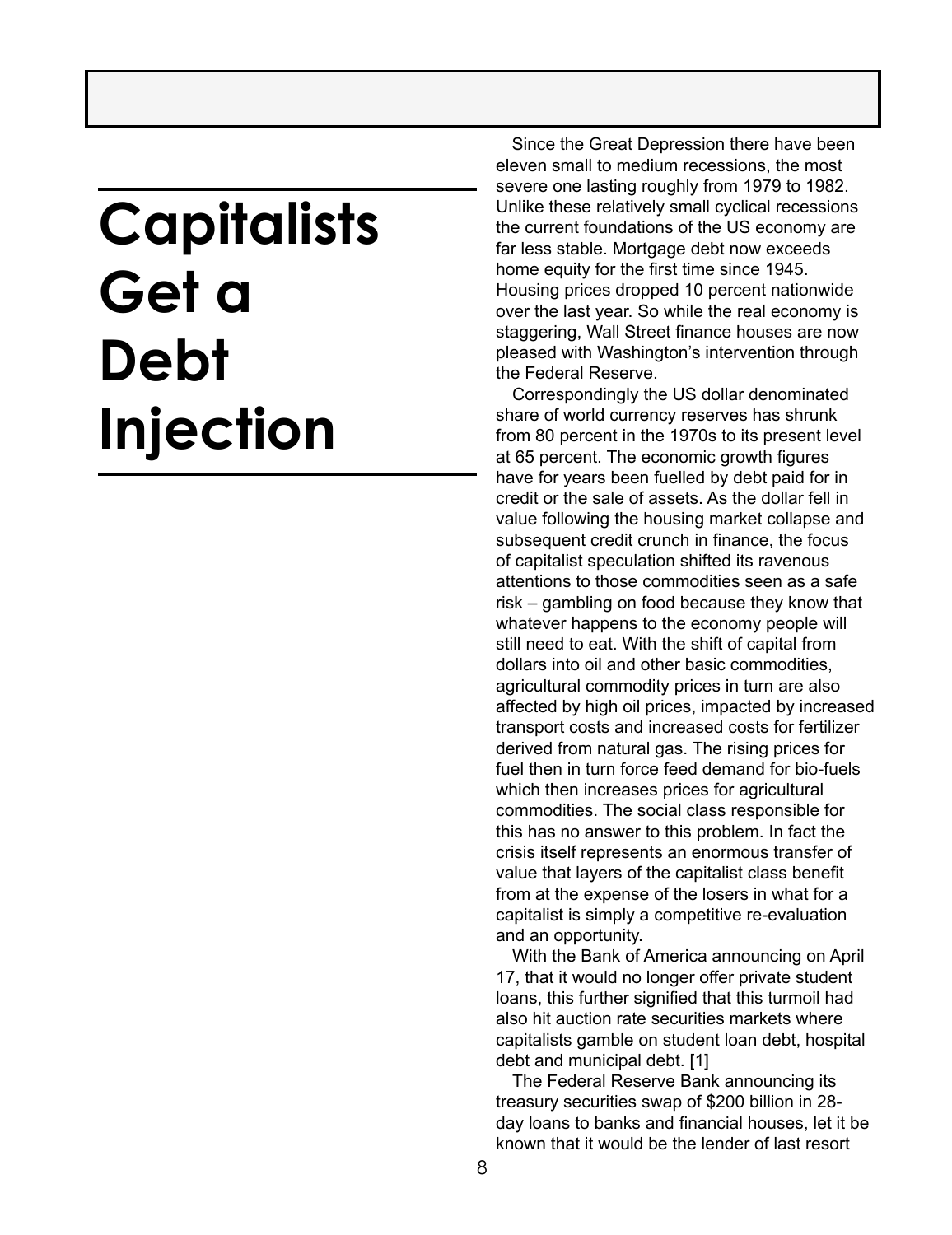### *Economy*



### *…and Workers' Respond to the Attack*

by allowing JP Morgan to purchase Bear Stearns for two dollars a share with the backing of US Treasury securities provided by the Federal Reserve Bank of New York. Two days after the Fed's announcement, the Carlyle Group announced the collapse of its Carlyle Capital Corporation LTD's investment fund. [2] Huge layers of workers now find themselves faced with financial ruin, homelessness and hunger while the capitalist state intervenes so that it may perpetuate the social suicide that is capitalism.

Correspondingly workers have shown continued willingness to fight back in the face of deals cut between unions and capitalists alike. In a refreshing and creative response to the casualization of labor, and "flexibility" Viacom "freelance" employees won victory in their struggle to retain health and retirement benefits. These permanent freelancers, self-dubbed as permalancers, responded to company plans to cut costs on the backs of their healthcare and 401k pension plans with two spontaneous walkouts, on December 11, 2007 and January 3, 2008. In order for these workers to gain the representation of a union they would have to prove first that they were misclassified as freelance employees, and thus had to resort to a more immediate and more organized movement characterized by a high degree of creativity. The Viacom freelancers went so far as to delegate representatives to go speak to then striking film and television writers.

As the wave of wage and benefits cuts continue to spread throughout the auto industry, workers at American Axle continued their strike in spite of the UAW's active negotiation of the worst contracts in fifty years. A union for those whom workers' reticence to support their own wages being cut in half is an obstacle to union control of their pensions and health benefits. Here again, the elementary response of workers to an attack on their wages and benefits, especially among young workers, finds no outlet in a politically castrated "progressive" left that is only animated in its support for the Democratic Party.

In Canada auto manufacturers have long exploited the advantage of an already reduced wage rate and reduced labor costs to employers, due to Canadian national health insurance.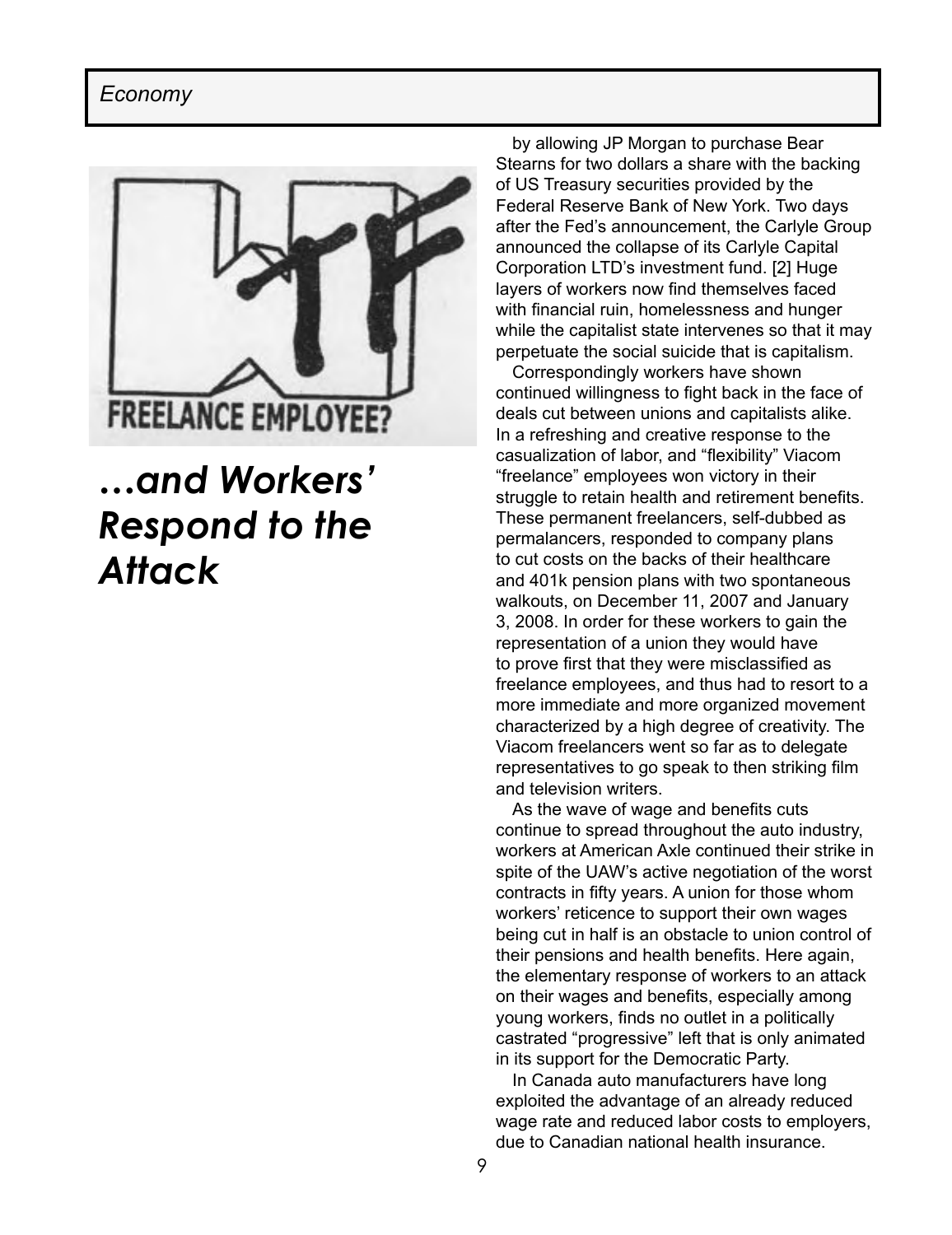Despite this the attack on workers wages and benefits will still be no less severe. With CAW negotiating huge contract concessions with Ford Canada, the attack on workers continues.

It can be easy to assign too much importance to the first signs of struggle in a process that can too easily be crushed or derailed, but there appears a dynamic towards the resumption of class struggle. Opposed to this are the unions, the two ruling parties and their leftist "progressive" followers – in short the entire political smorgasbord of the American bourgeoisie. It is a response that is slow in coming and represents a small start and a hopeful sign for future struggles.

#### *AS*

[1] Healy, Beth. Bank of America cuts back on loans. The Boston Globe. April 18, 2008 http://www.boston.com/business/ personalfinance/articles/2008/04/18/bank\_of\_ america\_cuts\_back\_on\_loans/ [2] Evan-Pritchard, Ambrose. Fed's rescue halted a derivatives Chernobyl. The Telegraph March 23, 2008 http://www.telegraph.co.uk/money/main.

jhtml?view=DETAILS&grid=A1YourView&xml=/ money/2008/03/23/ccfed123.xml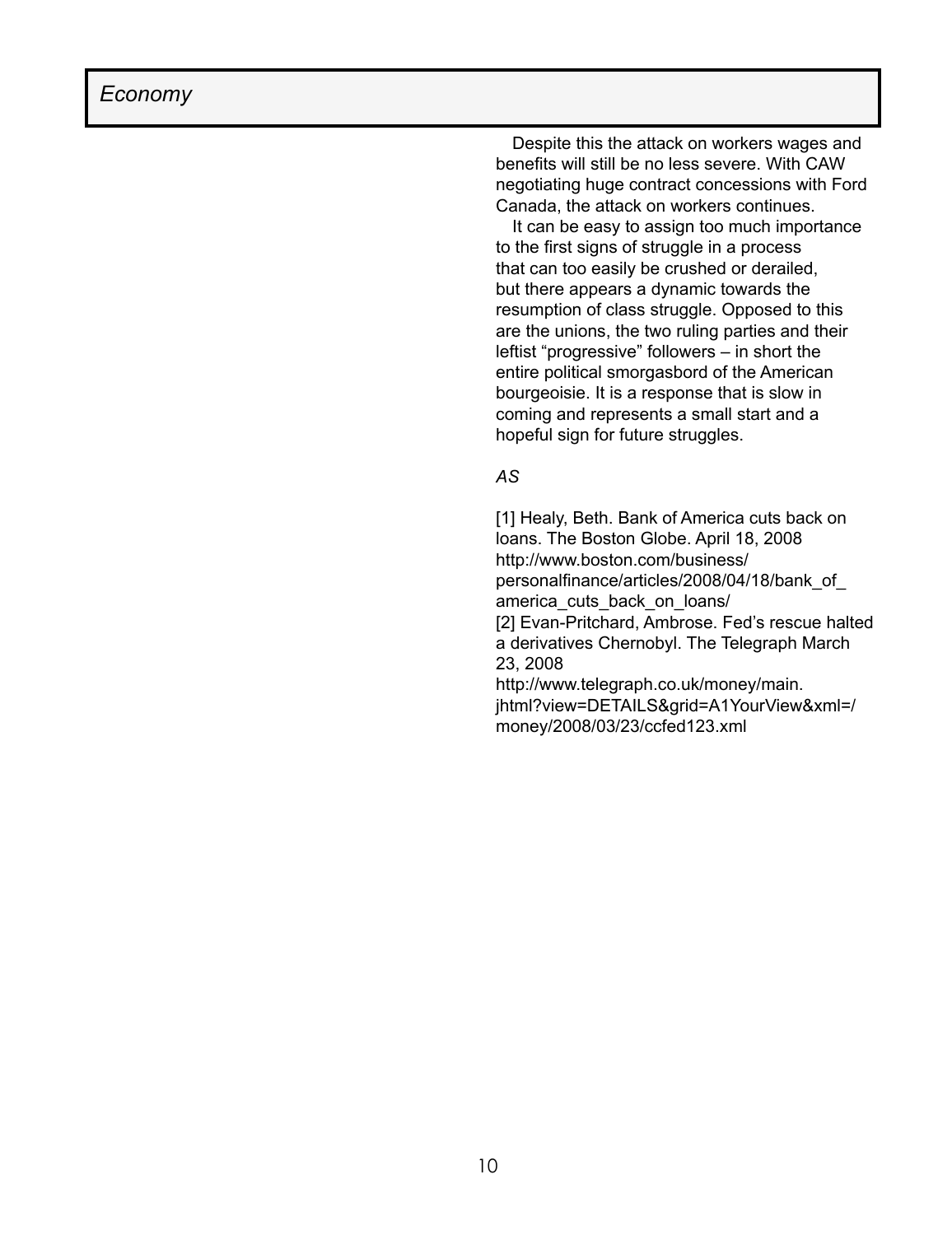### **Marines Invade Toledo!**

*US Militarism Plans for Repression*

 Plans against urban uprisings and "domestic terrorism" are proceeding apace in the US with a Marine Corps exercise sending troops into Toledo, Ohio, for the purposes of antiterrorism training. The object of such exercises is not military training, but political theater and intimidation of workers by the capitalist class.

200 Marines from Company A, 1<sup>st</sup> Battalion, 24<sup>th</sup> Marines, based out of Cedar Rapids were sent to Toledo, Ohio, to engage in military exercises related to the US military's Northern Command contingencies for urban "terrorism" and unrest caused by natural disasters. Throughout 2008, Norcom will be conducting operations in Phoenix, Arizona, Portland, Oregon and the island of Guam in a series of similar exercises called "Vigilant Shield 2008". [1] The irony of course is that the US government is preparing for crushing its own "citizens" and is not preparing for any sort of hypothetical "terrorist" attack. Defending US markets and maintaining imperialist power is hard work and a war machine can't be built with private capital, thus capitalism uses the state to organize the flow of capital into the imperialist war machine.

What could be a greater indictment of bourgeois hypocrisy than the fact that the very capitalist class that constantly touts free enterprise, entrepreneurship and competition must have, as imperialist needs require, an organized state-capitalist apparatus to produce the goods and services needed to make the imperialist war machine run and help stabilize capitalist social relations. The health insurance industry, university systems, and a myriad of infamous corporate entities directly depend on the patronage of government tax dollars.

The US has the largest military apparatus ever organized in human history. The sheer size of the US military is staggering. Here again, state-capitalism organizes the slaughter of millions. Geographically the military has some 4,402 military installations within the US and 86 in its territorial possessions as well as some 823 installations abroad. The bulk of these installations, within the US, are considered to be small by the military, for which "small" means any installation that has \$875 million dollars replacement value or less. [2] Compare this to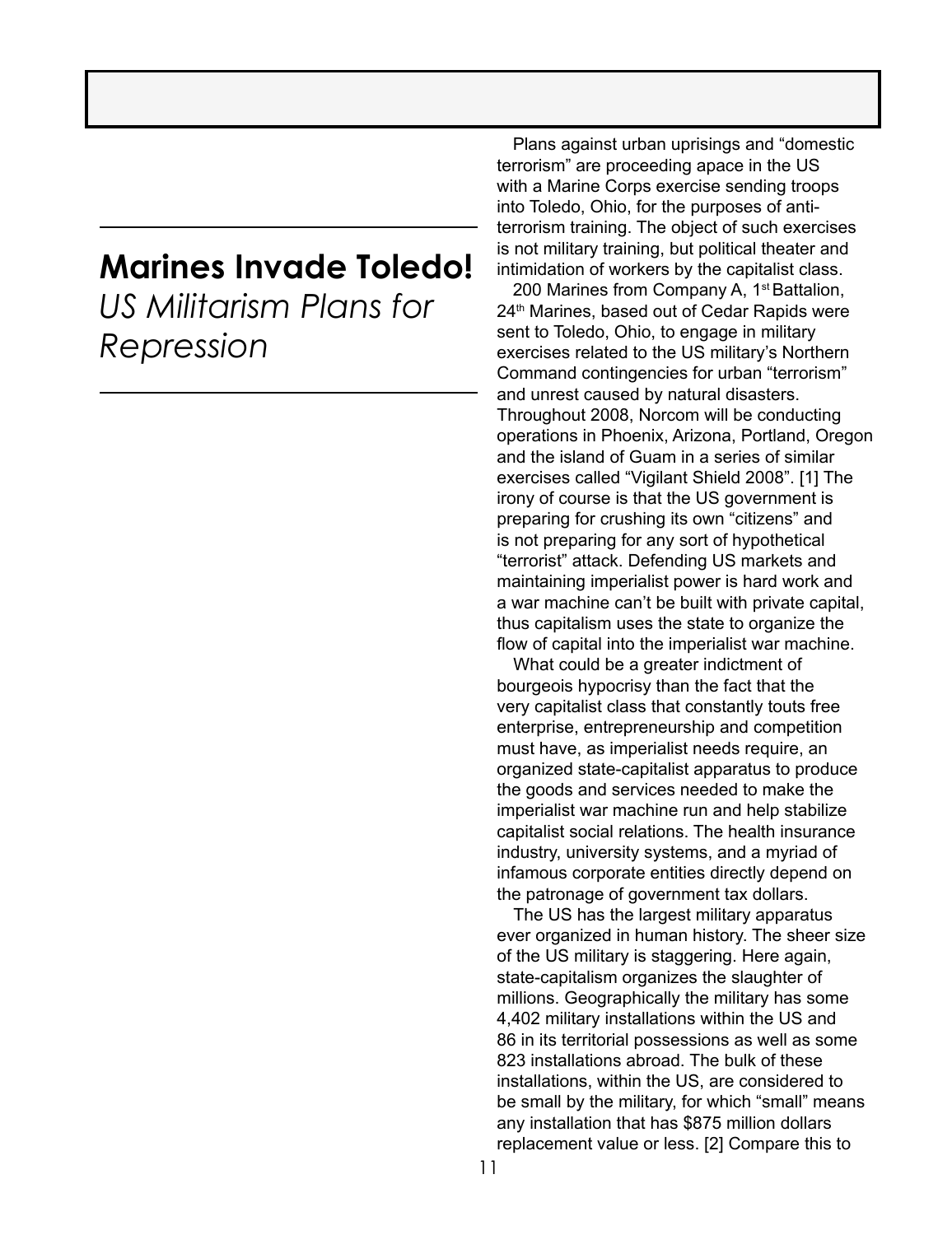*"This is the military reflection of the economic dislocation faced by proletarians everywhere, autoworkers get plant closings and two-tier wage systems, and soldiers and their families get base closings and open-ended military deployments abroad."* 

the year 2003 when the US military boasted 5,904 installations in the US, 96 installations in its territorial possessions and 702 foreign bases. [3] This is the result of the aggressive shift in US militarism, increasing the number of foreign military installations to 823. That is 121 new military installations abroad in the space of four years. This also shows again the effects of economic dislocation on communities that have undergone 1512 base closings and consolidations in the same period of time. In this case, unbridled military violence by the US state abroad is being matched domestically by the elimination of jobs and the destruction of whole working class communities that have become physically dependent on military state-capital for their survival. This is the military reflection of the economic dislocation faced by proletarians everywhere, autoworkers get plant closings and two-tier wage systems, and soldiers and their families get base closings and open-ended military deployments abroad. These military installations domestically distribute revenues from the Federal government to the states, which are as a whole either on the verge of fiscal bankruptcy or are actually bankrupt and are a financial lifeline that provides a steady stream of revenues into state coffers.

That the US ranks  $27<sup>th</sup>$  in military spending in terms of GDP, which is a common refrain among capitalist media analysts, does not take into account the extraordinary relative size of US GDP compared to most nations other than the collective European Union. Rather this reflects a desperate attempt by capitalist states to catch up with US military spending. To put this in perspective, the US Department of Defense spending for the year 1945 was 223.1 billion dollars. In 2006 total US GDP stood at 13,246.6 billion dollars. In 1945 the DoD budget represented some 37.5% of GDP. In 2003 the DoD budget represented 3.7% of the US GDP. This represents almost twice the amount spent in 1945 for the US state to wage WWII. In actuality, military expenditures go much higher as massive military related spending occurs in agencies with entirely separate budgets. It is the US Department of Energy that oversees nuclear weapons, the Veterans Administration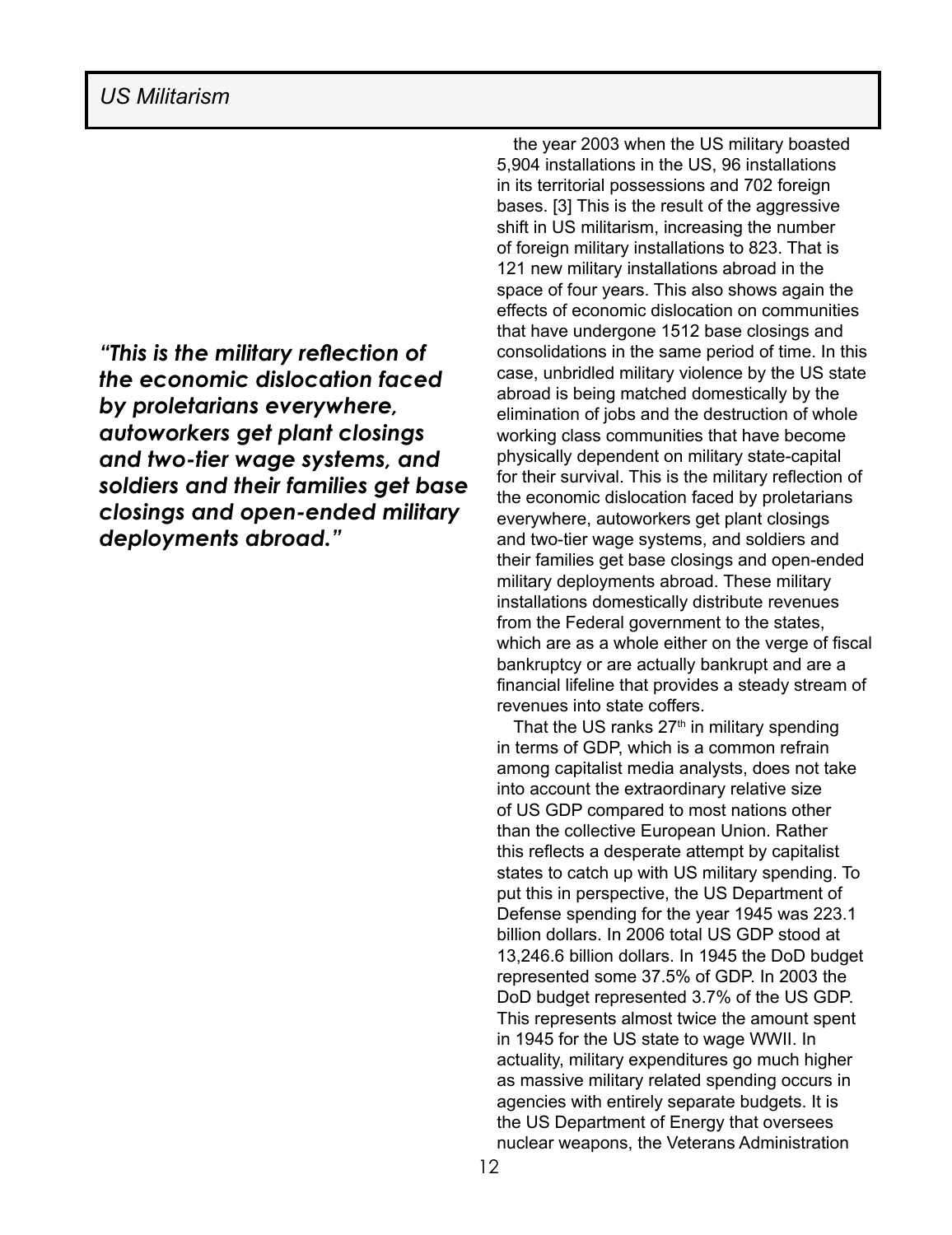that oversees medical and retirement benefits for Veterans and military families, NASA, which launches its space program from US military Air Force bases to put military satellites into orbit and, likewise, the US Army Corps of Engineers has its own separate budget. The US military's footprint on the US economy has been massive and has become all the more important as the profit rates from production have become harder to maintain.

Even in the field of health care in the US, state controlled capital carries enormous economic weight. In 2006 government health programs covered some 80.3 million people in the US. [4] While military based health insurance programs only cover some 3.6 percent of the insured population in the US, this insurance is key to the two major companies that do all the government health care claims processing, including the US military's Tricare program, and the government programs Medicare and Medicaid. The military contracts for health care are divided into three massive regions of the US, Tricare North, South, and West regions. The three massive health care corporations, Health Net, Humana and TriWest, which compete for these government contracts make up for, in a more permanent and reliable source of profits, what the private sector employer based health care contracts cannot. These corporations in turn contract out the actual processing of all these insurance claims to two companies the Palmetto Government Benefits Administration (PGBA – a subsidiary of Blue Cross/Blue Shield of South Carolina) that handles the north and south regions, and the Wisconsin Physicians Service Health Insurance Corporation which processes all US government claims for states west of the Mississippi River and all overseas military health claims. Companies that cannot get these key government contracts cannot compete and in the case of the loss of a key government health care contract the workers at these companies get faced with layoffs.

In the sciences the importance of US government funding is undisputed and its legacy is with us in everything from microwaves, to microprocessors. At the height of US power military funding consisted of 60% of all research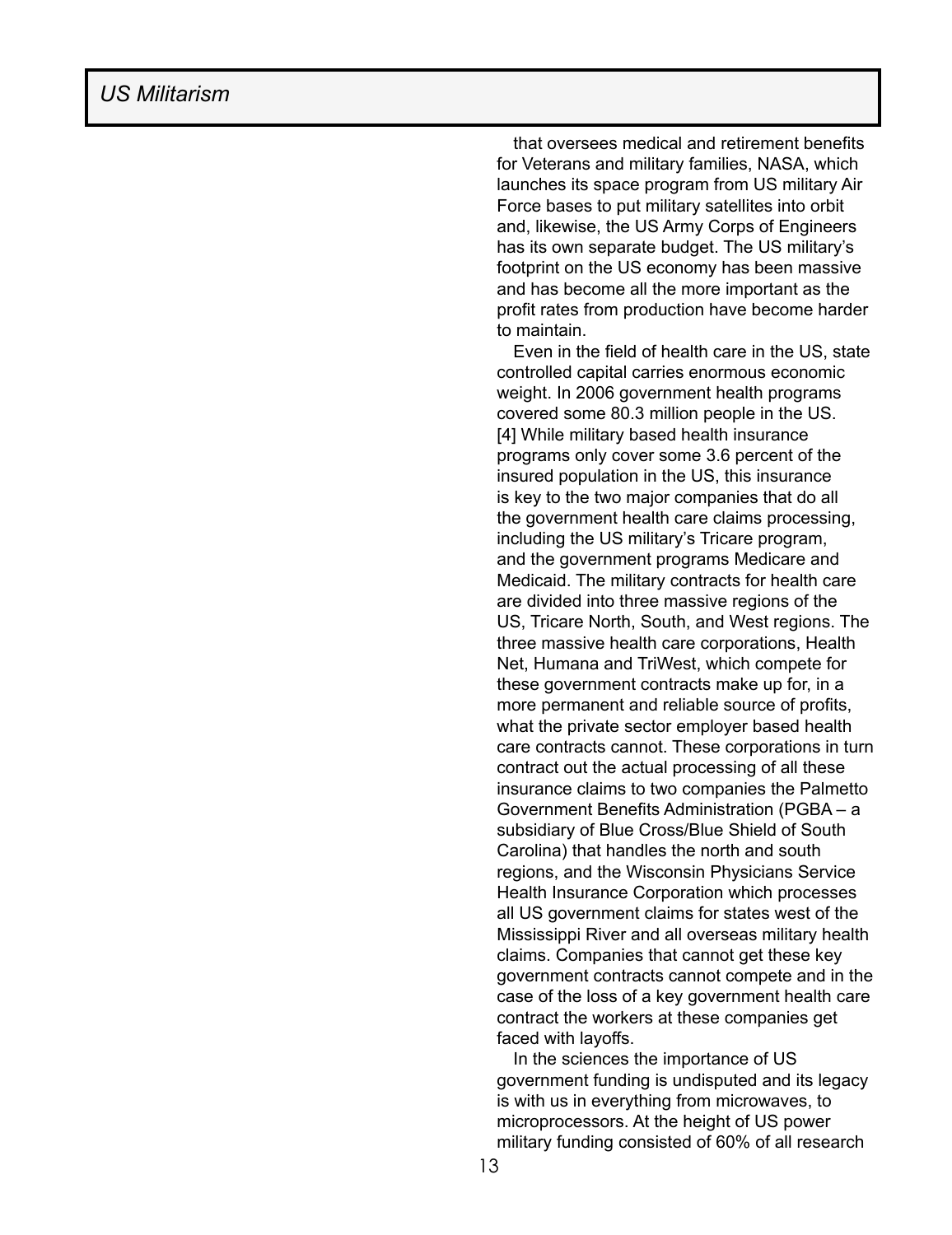and development in the US. By 2006 US government funding for scientific research and development had decreased to 35% of scientific research funding. This reflects the increasing role of private corporations in funding research, often by military related defense contractors and corporations, by pseudo-private capitalist enterprises that in turn rely on the promise of funding by the government to recoup costs of research. Hence, as the role of the state-capital and particularly military related state capital, in funding of scientific research has decreased, the boundaries between private capital and state capital have been blurred and diminished even further still. [5]

The militarization of society under capitalism has as its target the control and exploitation the working class itself. It is only natural for the bourgeoisie to view its own exploited class as an enemy. Military exercises in US cities and on the Great Lakes are extraordinary indications of what the capitalists have in store for workers in the US, such that the US government is preparing for the contingency of major uprisings at a time when the working class population of the US is not even in a position to seriously consider such a thing. It is an indication of the extent and planning that the capitalist class has undertaken in its preparations for political repression.

*AS*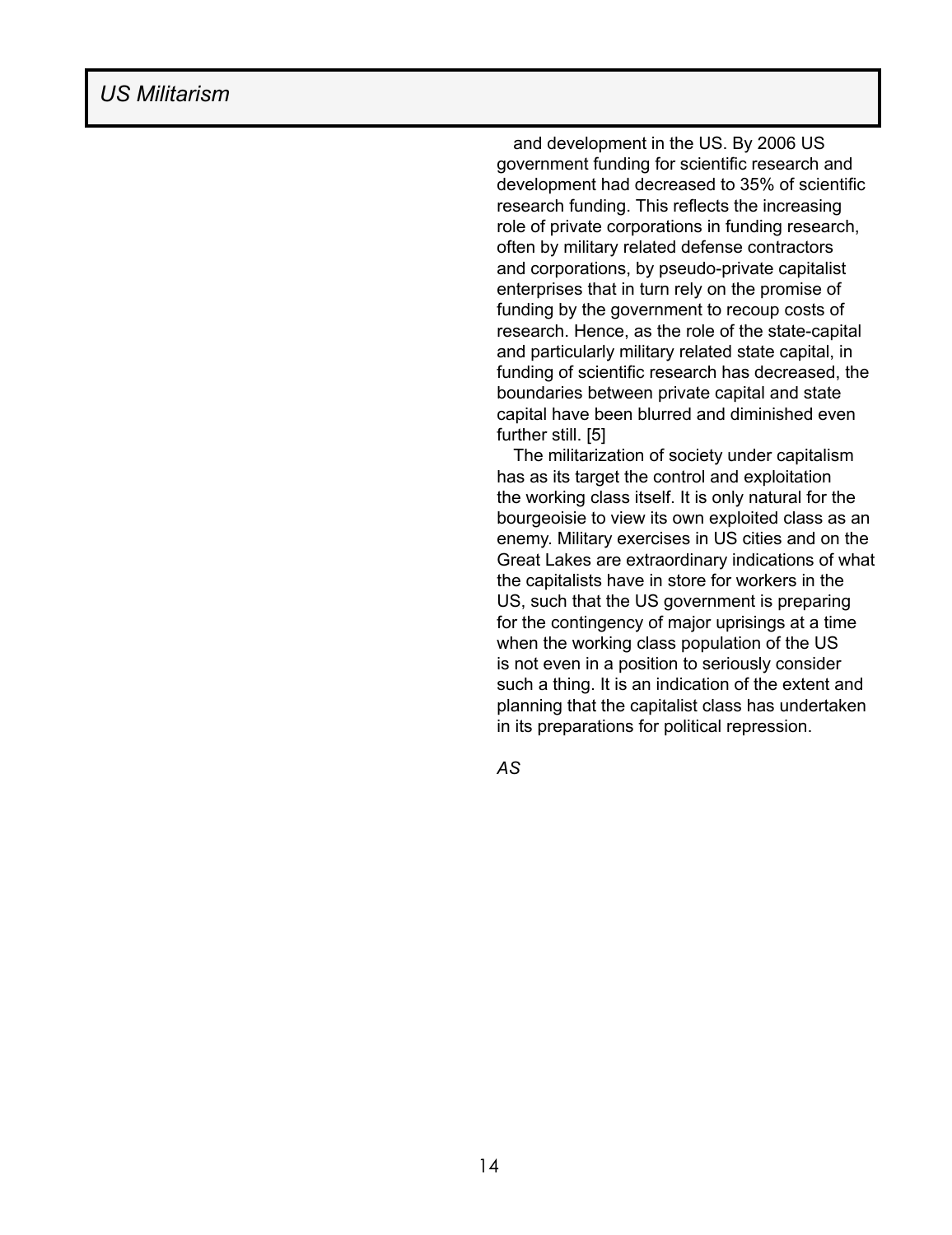[1] Bogle, Charles. Marine Exercise in Toledo, Ohio: an attack on democratic rights. World Socialist Website http://www.wsws.org/articles/2008/feb2008/tolef29.shtml [2] Department of Defense Base Structure Report Fiscal Year 2007 Baseline http://www. defenselink.mil/pubs/BSR\_2007\_Baseline.pdf [3] Department of Defense Base Structure Report Fiscal Year 2003 Baseline http://www.defenselink.mil/news/Jun2003/ basestructure2003.pdf [4] "Income, Poverty, and Health Insurance Coverage in the United States: 2006." U.S. Census Bureau. Issued August 2007. http://www.census.gov/prod/2007pubs/p60-233. pdf [5] Washburn, Jennifer. "Science's Worst Enemy: Corporate Funding", DISCOVER Magazine, 2007-10-11. http://discovermagazine.com/2007/oct/sciencesworst-enemy-private-funding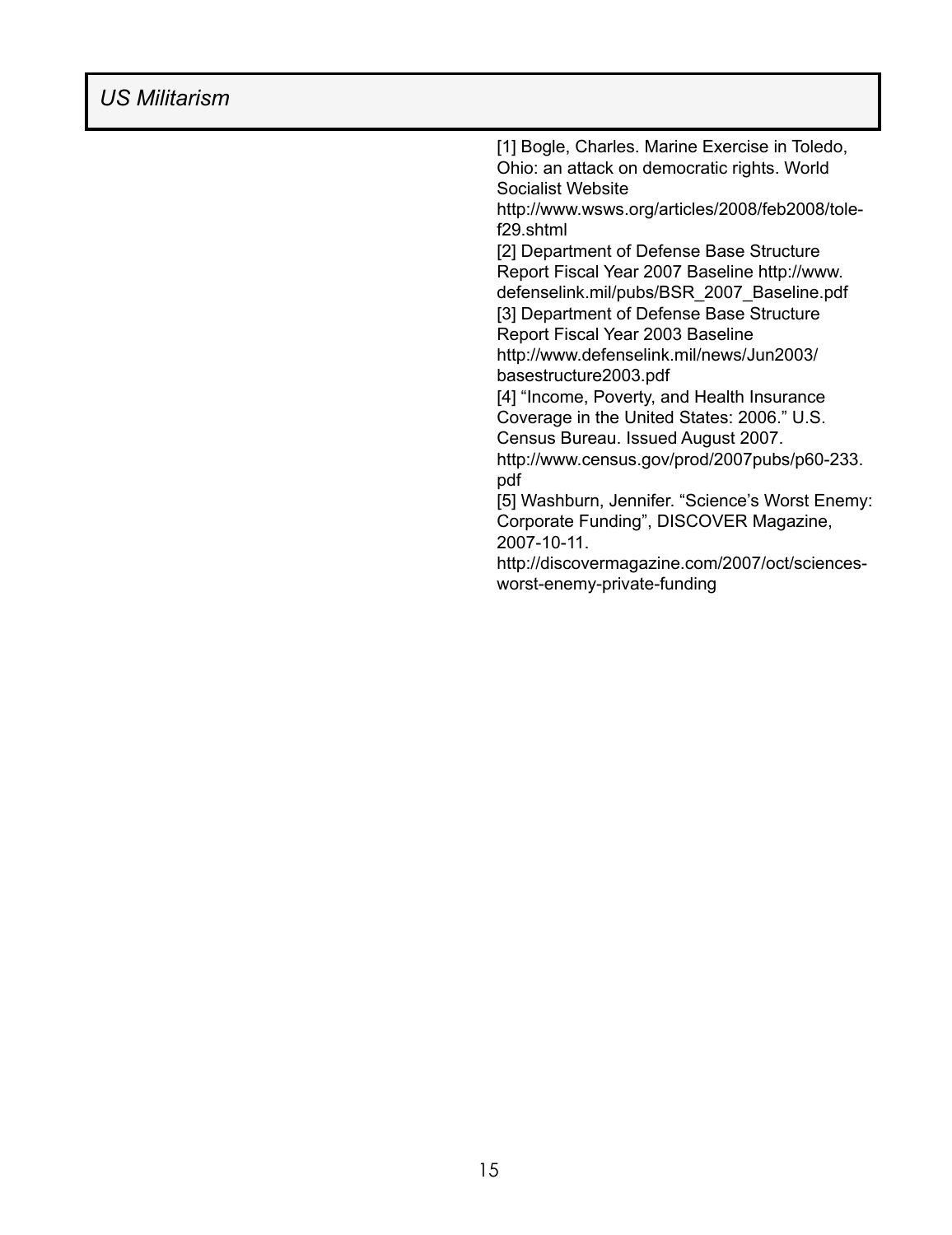# **State-capitalism and American Stalinism**

State-capitalism is a description of capitalist reality – not a theory. As we have seen with the course of events of the 20th Century that both "private" and "state" enterprises become victims of falling rates of profit. They become unprofitable as it becomes progressively harder to move an increasing mass of capital into circulation. That is as the constant element of capital, the "overhead" of production increases the variable element, the costs associated with labor and its reproduction tends to decrease. Falling rates of profit affect all capitalist enterprises. We have seen state-capital arise in the epoch of imperialism first as a means to build a military machine and then progressively, insidiously, as a means to prop up weak points in the national economy, nationalizing losses and privatizing gains. Thus as passenger rail in the US died, the state subsidized enterprise Amtrak was created. When US steel producers began complaining of the "dumping" of Russian and Japanese steel, the state again rushed to their protection with new tariffs. In states of the former Stalinist bloc, crises of state capital became more intractable in states with the highest concentrations of this form of capital that tended to progressively weaken economically unless they adopted a position of "reform". This requires freeing capital from state restrictions so that its concentration and accumulation can proceed unhindered. So the economic crises in the Stalinist bloc broke out in the Soviet Union and became visible in the lack of production of necessary commodities and in an increasingly apparent and persistent level of poverty among the working classes. It is a bitter lesson to learn, but events show us that the bourgeoisie is bourgeois by virtue of its exploitation of wage laborers, not by its relative proximity to, or distance from, the state governing bodies of capitalism.

As it is most commonly understood capital isn't simply an accumulation of money wealth, but it is also a social relation as Marx tells us. It is a relationship of exploitation of a labor "market" on the one hand and control of the productive process, for the ends of capitalist accumulation, on the other hand. The modern capitalist republic arose as the form of rule of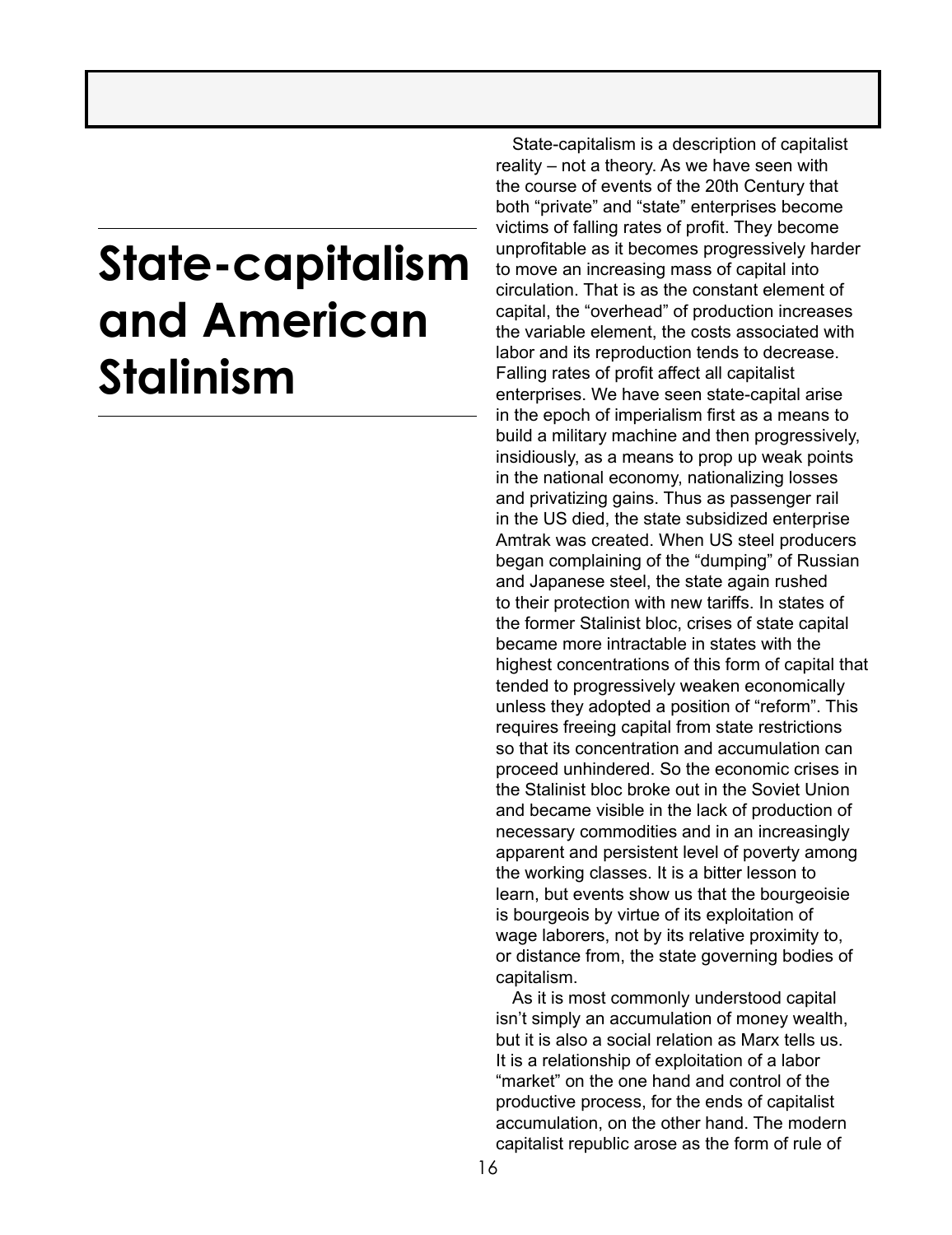the modern bourgeoisie, as the modern nation itself arose. It is the product of the collective needs and decision-making processes of the capitalist class as a whole, and not a tool that reformists would have us believe, can be picked up and put down like a mallet. As the necessary process of technological advance under capitalism, kept increasing exponentially, and mechanisms of spreading risk among capitalists became ever more complex during the course of the twentieth century, it fell to the state to fund those parts of the economy that had been hitherto neglected by the capitalist class. For American capitalism at the outbreak of WWI this meant state military production and a large and a yet larger and more permanent standing army. This wasn't an expression of the triumph of capitalism but a symptom of its adaptation to the crisis of capitalism and the first bloody flowering of the epoch of imperialism that opened with the First World War. Many intellectuals of the post WWII period fell for the thinking that their own contemporary conditions of capitalist society were permanent ones. Without realizing they were in the beginnings of a new cycle of accumulation that was signified by increasing reliance on debt mechanisms and state controls, they spoke as if state-capitalism in the USSR had overcome capitalist economic crises through direct party state control. While in the bourgeois democratic west many intellectuals believed that crises had been attenuated forever by the miraculous intervention of the democratic state through means of regulation of banks, through a system of labor laws and arbitration procedures to calm the turbulent working class, through an increasing complexity of mechanisms for speculation and use of credit that saw the advent of futures trading in a process eventually leading to such capital formations as hedge funds. It was thought by many that capitalism had finally stabilized permanently and that the working class no longer existed as a social class.

 However, this turned out not to be the case. As the Soviet economy sputtered in the seventies and eighties and finally imploded, the "public" property of the state became something to be sold off and had never really been the property of the whole people but the property of the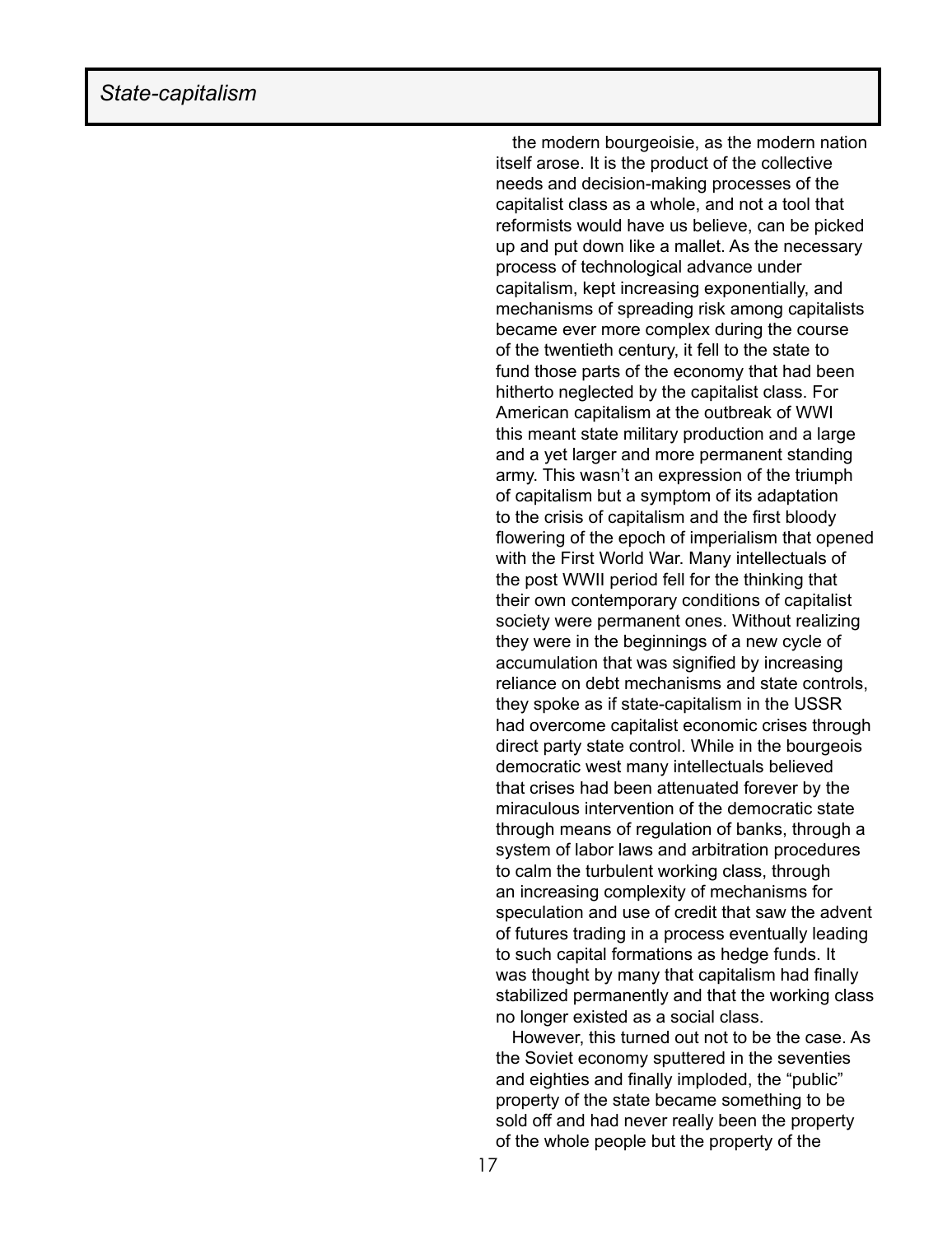*"The answer for the bourgeoisie in the light of the outbreak of this current crisis of profit in the early seventies was simply an altered equation of state intervention, one that favored the military and the police and prison systems over the more benign application of state capital – the social wage received by the proletariat, in the form of state social services and infrastructure."*

state and its gangster bourgeoisie. The answer of Chinese state-capitalists to the crisis that opened in the 1970s was to start yet another phase in the hyper-exploitation of the young Chinese proletariat. It was the Chinese Stalinists that transformed the Chinese proletariat into the workhorse of our capitalist world, holding them down with miserable wages and the piteous violence of their bourgeois state that no crumbling set of state-capitalist reforms can possibly justify.

In western nations formerly sacrosanct state entities and heavily protected sectors of the economy came under attack as well. Britain saw the nationalization and the privatization of Rover and its ultimate collapse, while they also were treated to the disastrous privatization of the Royal Mail under the moniker of Consignia. More recently the bourgeoisie in Britain nationalized Northern Rock in the wake of its own collapse due to exposure to the credit crisis. The answer for the bourgeoisie in the light of the outbreak of this current crisis of profit in the early seventies was simply an altered equation of state intervention, one that favored the military and the police and prison systems over the more benign application of state capital – the social wage received by the proletariat, in the form of state social services and infrastructure.

State-capitalism as it was understood by the Bolshevik party of the period of the early NEP was regarded as a step forward and a first step in the transition to a socialist society. The Bolsheviks of 1918 understood that statecapitalism was a phenomenon that had arisen out of the drive towards the imperialist war.

At the same time they had all inherited the prejudice of the republic and the state as being an organization of the whole "people" and not a body of capitalists who increasingly, by virtue of their accumulation of wealth place themselves and their representatives far above the main body of their fellow "citizens", who are in fact then simply their subjects; their labor force, their cannon fodder. The confusion of Socialdemocracy and Stalinism everywhere penetrated people with the intractable idea, that everything nationalized by the state represented a form of property that, if not socialist, had at least some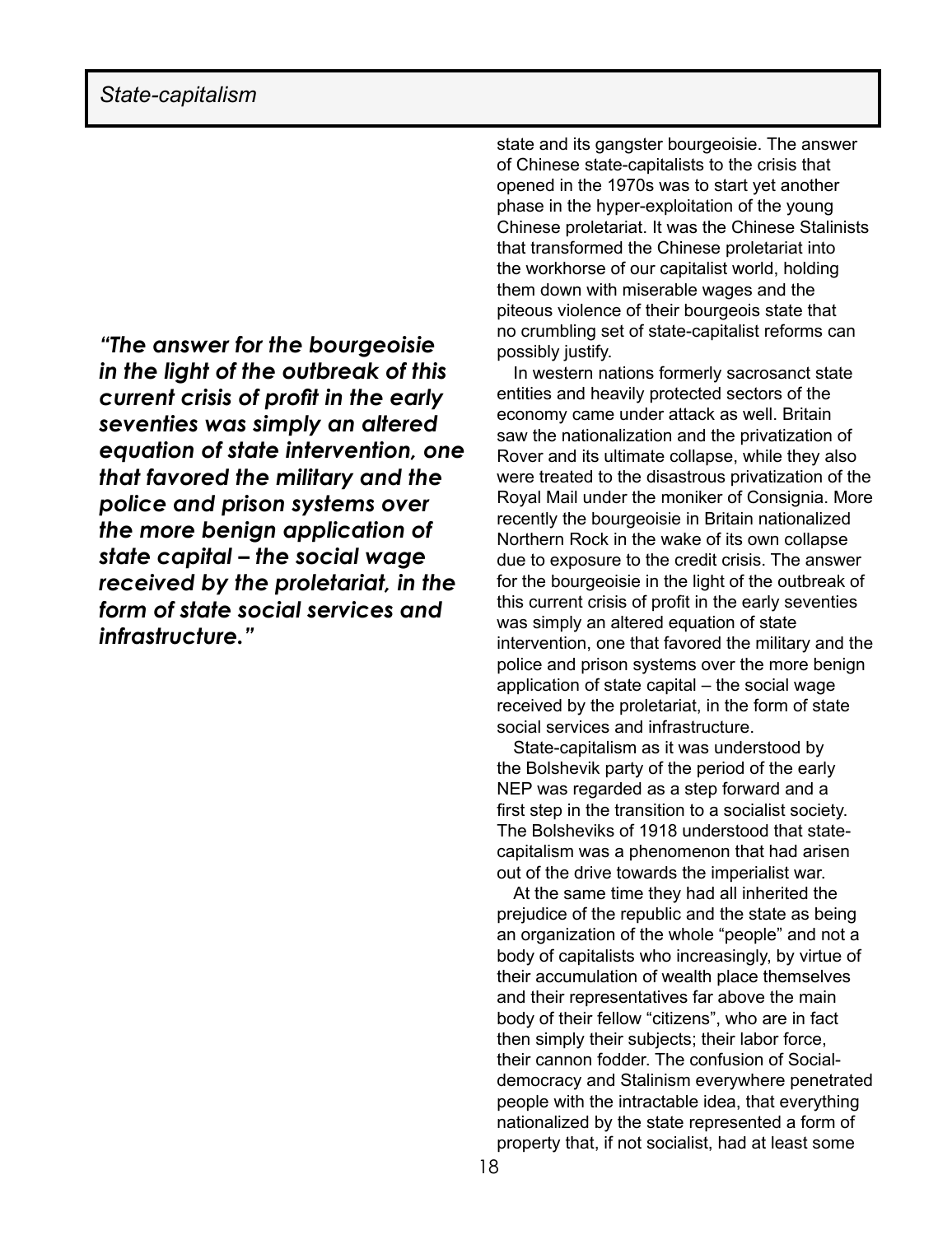"progressive" characteristics.

The larger crumbs that fell to the tables of the working class of the capitalist metropoles during the twentieth century represented a temporary condition of capitalism necessitated by the needs of imperialist confrontation hiding behind the ideological masks of capitalist rule to tie workers into the apparatus of the state, to convince them that they need the very class of people who are exploiting them to continue their exploitation. Buried in all the fine phrases of Democratic, Stalinist, or Fascist republics, in the social welfare of the liberal democrats of the west and in the state control of the east is the assurance of an endless cycle of imperialist warfare and capitalist exploitation.

 The political amnesia of defenders of statecapitalism set in over the course of decades. It progressed to the point where state-capitalism came to be considered a "theory" and abstract thesis not based in reality. Even where Mao once openly spoke of China as being a "state-capitalist economy of a new type", state-capitalism came to be considered as the end in and of itself. [1] So nationalization became socialization and nationalism became socialism. After all nationalism, or "patriotism", is the socialism of the capitalist class. China saw both stages of the Stalinist two-stage revolution – both of them capitalist.

 Ygael Gluckstein (aka Tony Cliff), as Trotskyists will tell us, developed a unique theory of state-capitalism or that, according to his own autobiographical work, one day he just woke up and said to his wife that the USSR was statecapitalist. Any number of militants from both the Communist and Trotskyist Lefts had long been considering this basic question concerning the state and the nature of the capitalist class. Where the Trotskyist opposition rejected calling the USSR state-capitalist, the Communist Left did not.

Contained in Cliff's conception of state capitalism are the twin ideas that state-capitalism represents a partial negation of capitalism and a transition to socialism an erroneous belief shared by much of the early communist movement at the time of the introduction of the NEP in the USSR and the "Bolshevization" of the parties of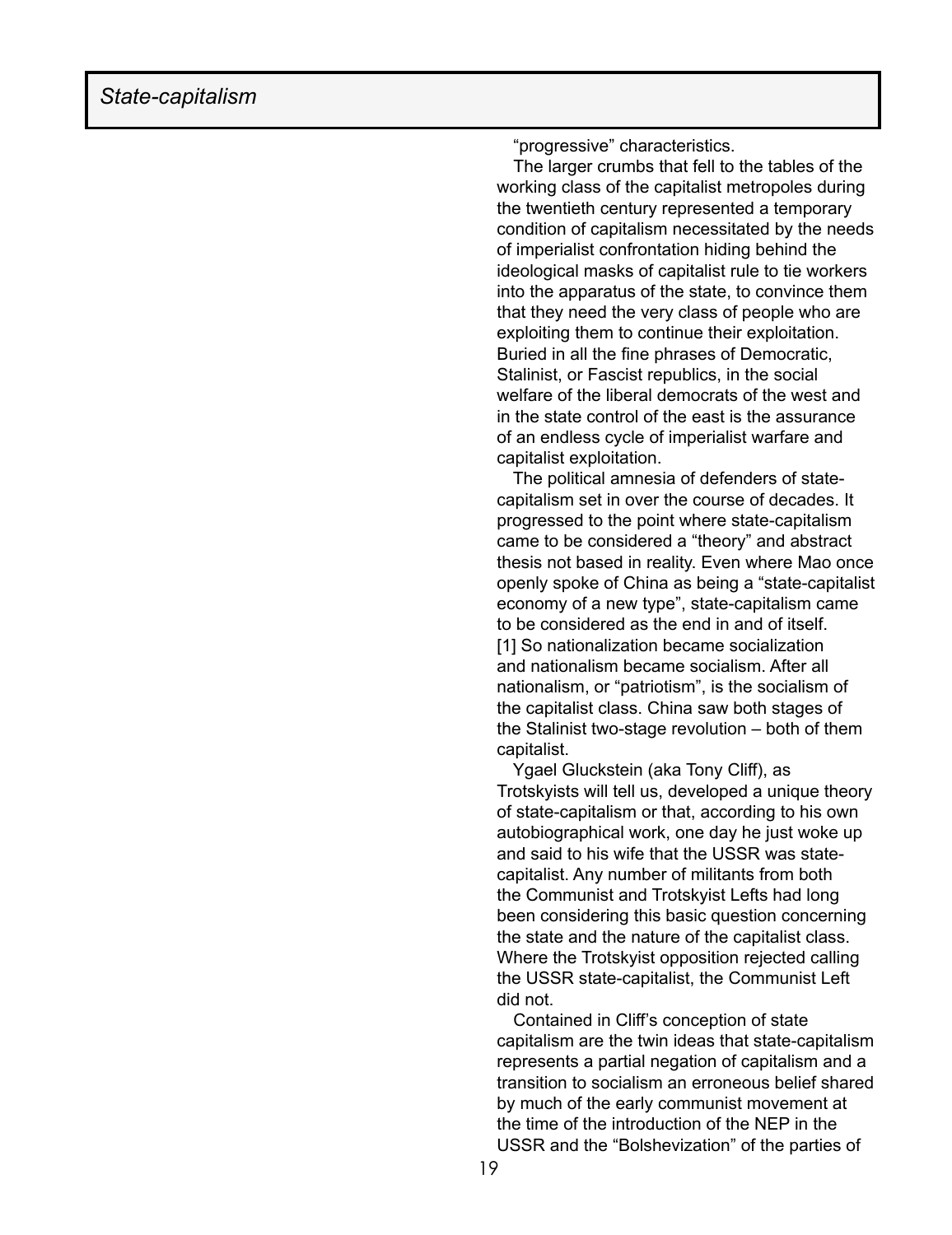*"What interests them is supporting "progressive" Democratic Party politicians and the capitalist management of the labor force by unions."*

the Communist International. [2] For the left of today, all state ownership is equated with being socialist or a step towards socialism. Hugo Chavez, in Venezuela's renationalization of its oil industry and its anti-Washington populist rhetoric, with a handful of "drop-in-the-bucket" style government programs, yet another darling in a long line of heroic chieftains of state-capital who rise and fall from grace with an inevitable regularity. Thus placing himself as the successor to Khomeni, Qadaffi, Castro, Che, Mao, Tito, Stalin, and among the feted and fetid icons of the bourgeois left. It is this bourgeois left that has the tasks of shepherding the proletariat into supporting the capitalist state on the one hand and the task of finding a "great man" or leader to follow. For them Chavez has come as a lifeline, keeping alive their anti-working class, liberal-left nationalism.

 It is more ironic that those on the left in the US today who still sing praises to the gains of economic progress under state-capitalism that is, under the leadership of the Stalins, Maos and Fidels of the world, rarely bother to waste a single breath on the struggles and problems faced by our fellow proletarians today in the republics they once ruled. Clearly a "Free Tibet" is a far sexier issue for today's leftists who have little or nothing to say about workers struggles in other parts of China. What interests them is supporting "progressive" Democratic Party politicians and the capitalist management of the labor force by unions.

 The left we see today was molded in the style of thinking evinced by one of the founders of US Stalinism, William Z. Foster, when he said, "The A.F. of L. is the American labor movement". [3] Foster was able to simply dismiss the experience of a whole generation of leaders of the American working class who viewed the A.F of L. as Bill Haywood did, "that the A.F. of L. is nothing but a board of officials which strangles every sign of revolutionary life in the American labor movement. " [4] For the political heirs of such leaders as William Foster and Earl Browder one could not be a proletarian outside a union and that workers who found themselves outside unions could organize along no other basis than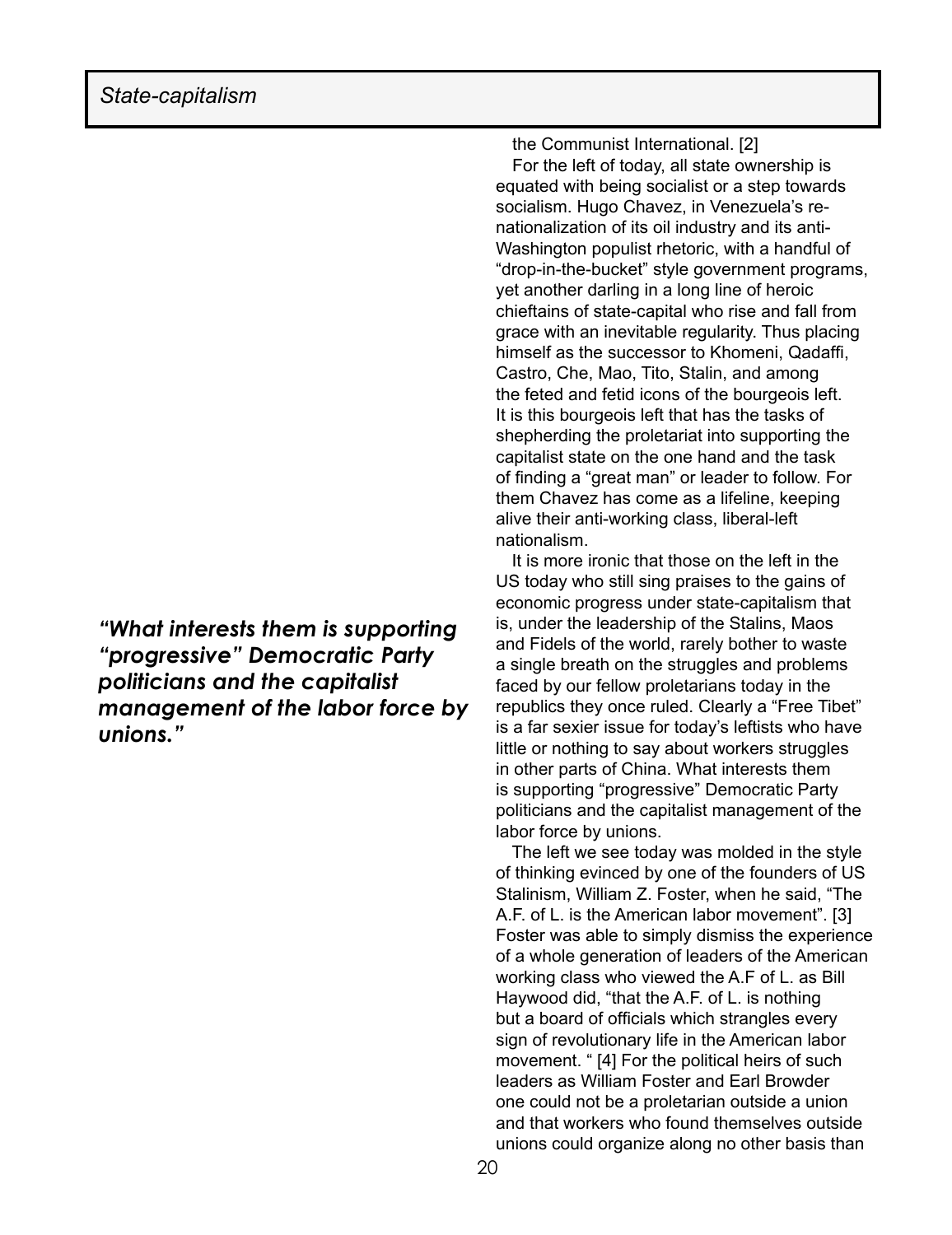*"There is a sterile, narrow and sectarian-centrist thinking among leftists that the unions are the final sole form of proletarian organization possible. The leaders of the left as a whole placed the interests of the whole of the working class in a dusty corner in their attic, as just another singleissue movement subordinated to a management contract negotiation apparatus."* 

within these unions that view non-unionized workers as a threat.

It was this sterile, mechanistic and sectarian centrist thinking that lead early communists in the US to enter into the Farmer-Labor Party thinking that a "Labor Party" in the US was an inevitability and that to be outside this party meant not being with the working class at a time when the workers were supposedly about to flock to its banner. There is a sterile, narrow and sectarian-centrist thinking among leftists that the unions are the final sole form of proletarian organization possible. The leaders of the left as a whole placed the interests of the whole of the working class in a dusty corner in their attic, as just another single-issue movement subordinated to a management contract negotiation apparatus.

This opportunist and reformist approach is itself the very essence of a sectarian theoretical abstraction that is imposed on the much larger and more complex reality of the working class today. It wasn't until the Passaic Strike of 1926 that the Communists in the US actually took the leadership (specifically Albert Weisbord and Vera Buch) in a strike. This opportunistic approach to the A.F of L. then was based entirely on an abstract idea of what the A.F. of L represented and was not based on the experiences of working class militants in and around the union organization itself. There was a reason that generations of militants of the old Socialist Party, the Socialist Labor Party and the Industrial Workers of the World looked on the A.F. of L. union apparatus of their time as backstabbers and traitors.

The timeworn panacea that all problems can be solved by a successful struggle for the leadership of unions didn't work in the 1920s and won't work today because of their greater incorporation into a capitalist labor management apparatus, their diminishing overall strength in numbers and their greater representation of federal, state and municipal employees who by the nature of their jobs wont go on strike as often as workers in "private sector" unions do, and by the atomization and relocation of the industrial workforce into smaller concentrations of workers that are easier to control. These things have led to the diminishing use of the strike as a weapon.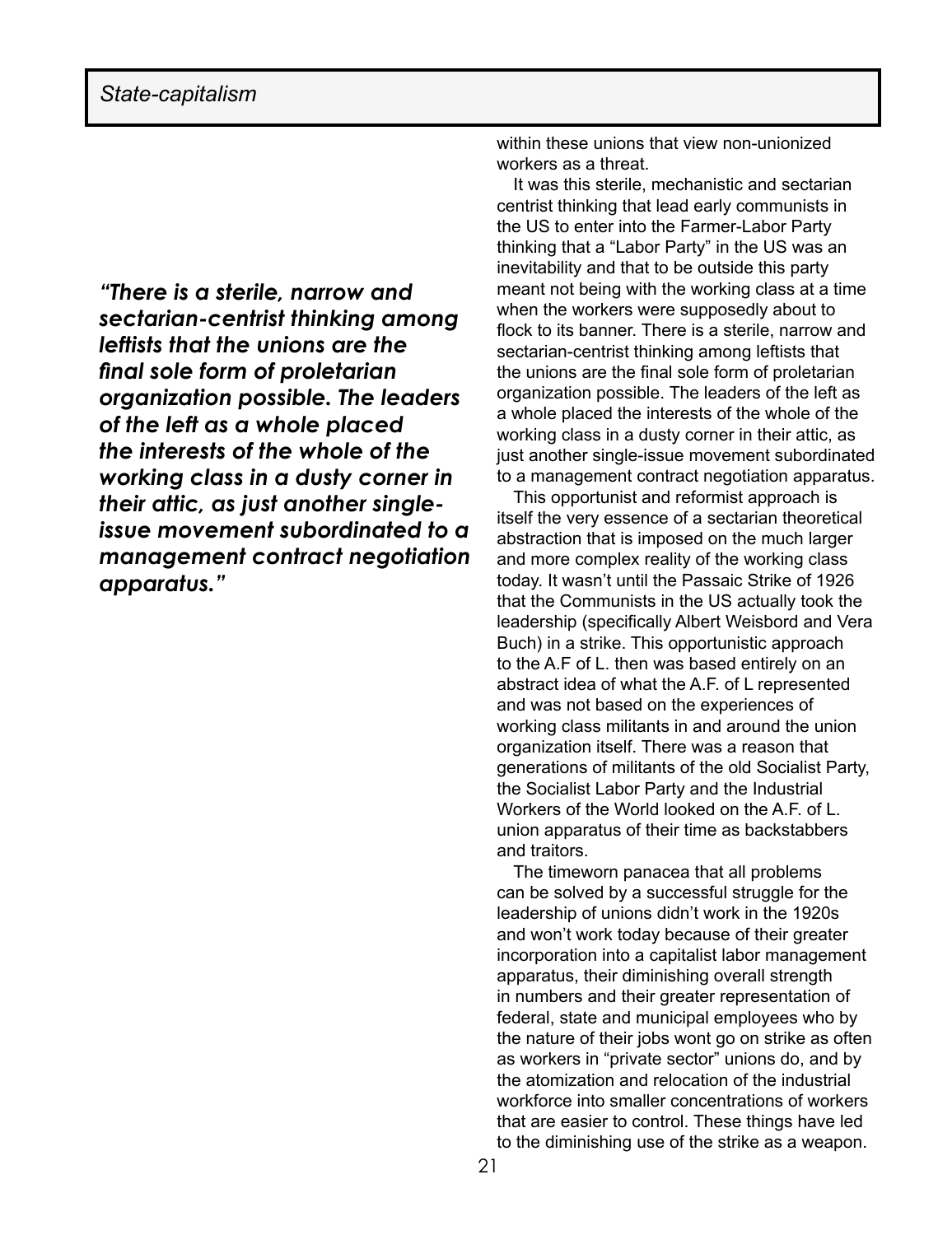Thus workers in the US today have largely lost this primary weapon of the defense of their own interests.

The US census figures on the historic decline in the use of strikes by workers, with practical considerations like a shrinking workforce taken into account, represent a huge historic collapse and cannibalization of what had started as a movement of labor. From bargaining agent for the labor aristocracy to a second tier of management – labor crisis management. Bureau of Labor Statistics data shows that 21 strikes occurred in 2007 and this was up from the current all time low point of strikes, in 2003, when only 14 strikes occurred, according to BLS criteria in workplaces with more than 1000 employees. Historically this decline in strike activity accelerated particularly rapidly after 1981. The year 1981 was a fateful year for unions in the US. It was the last year that more than 100 strikes were waged during the course of the year, with 145 strikes. By 1982 the numbers of strikes decreased to 96 during the course of the year. This was due in part to the chilling effect that the crushing of the PATCO air traffic controllers strike had on workers strikes. The current small upswing in strikes is not indicative of some huge surge in strike activity, nor is it a sign that the union has changed its nature as a class collaborationist management tool. [5]

Marx's injunction in his writings on the Paris Commune against the idea that one can simply take hold of the readymade machinery of the state stands out in stark contrast to such conceptions as the reform of the capitalist state or the conquest of union leadership by wouldbe revolutionaries. The idea that the state, or an institution operating within the confines of the capitalist nation-state, is simply a tool to be taken up and used by workers, that governments and unions can be made and remade until they represent workers, is patently false. Marx in his Third Address on the Paris Commune writes:

*"During the subsequent regimes, the government, placed under parliamentary control — that is, under the direct control of the propertied classes — became not only a hotbed of huge national debts and crushing*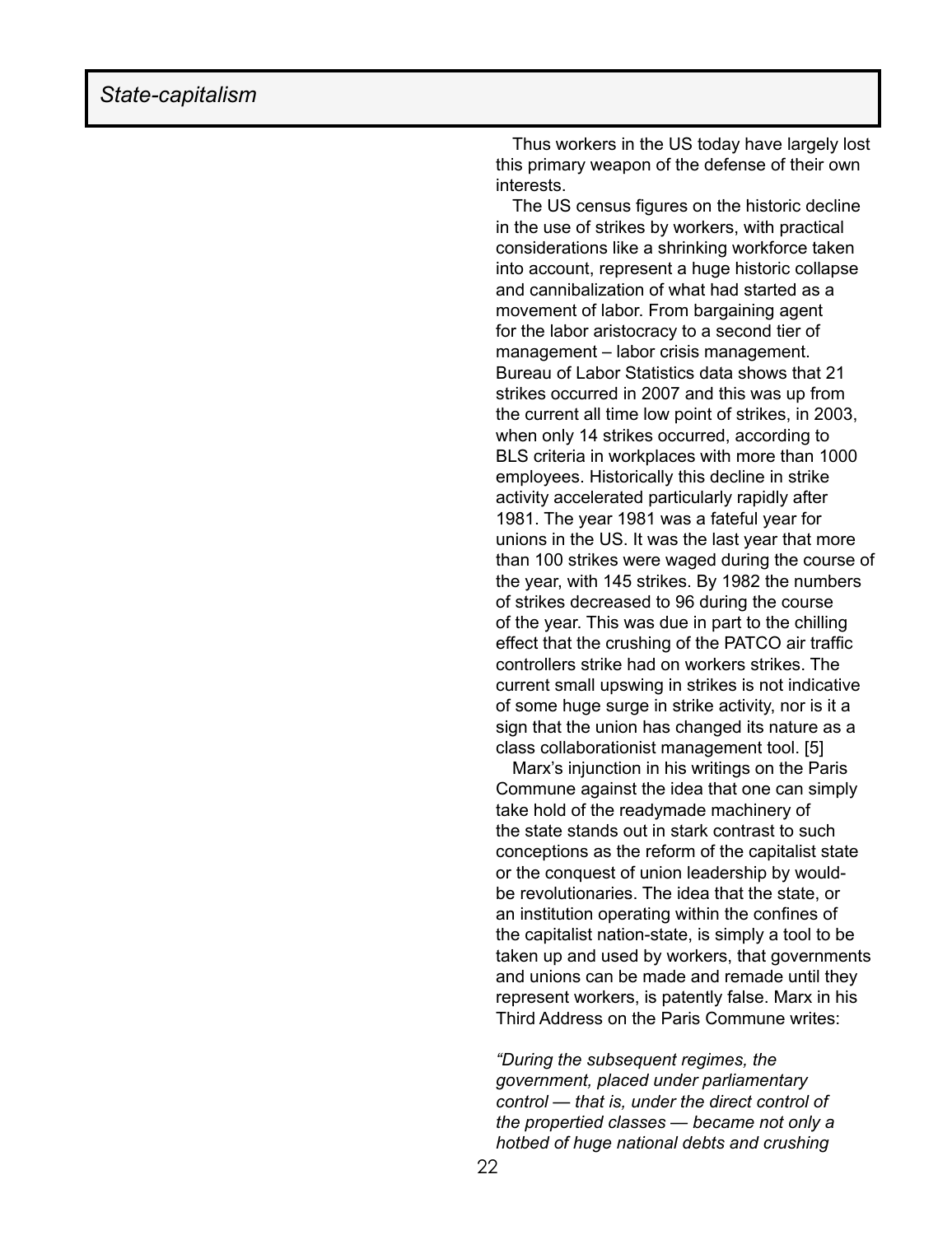*taxes; with its irresistible allurements of place, pelf, and patronage, it became not only the bone of contention between the rival factions and adventurers of the ruling classes; but its political character changed simultaneously with the economic changes of society. At the same pace at which the progress of modern industry developed, widened, intensified the class antagonism between capital and labor, the state power assumed more and more the character of the national power of capital over labor, of a public force organized for social enslavement, of an engine of class despotism.*

*After every revolution marking a progressive phase in the class struggle, the purely repressive character of the state power stands out in bolder and bolder relief. The Revolution of 1830, resulting in the transfer of government from the landlords to the capitalists, transferred it from the more remote to the more direct antagonists of the working men. The bourgeois republicans, who, in the name of the February Revolution, took the state power, used it for the June [1848] massacres, in order to convince the working class that "social" republic means the republic entrusting their social subjection, and in order to convince the royalist bulk of the bourgeois and landlord class that they might safely leave the cares and emoluments of government to the bourgeois "republicans"."* [6]

 This increasing counterrevolutionary terror that took place after the collapse of every revolution since the French Revolution culminated in the greatest counterrevolutionary slaughter of all time – Stalinism. It was this same counterrevolutionary immune response of the capitalist class to the most far-reaching revolution ever attempted by the working class, the period of the first world revolution, 1917-1921. Today it is up to the tiniest of revolutionary minorities to reaffirm the very soul of revolutionary politics, that proletarians have no country and that they should unite to overthrow their exploiters.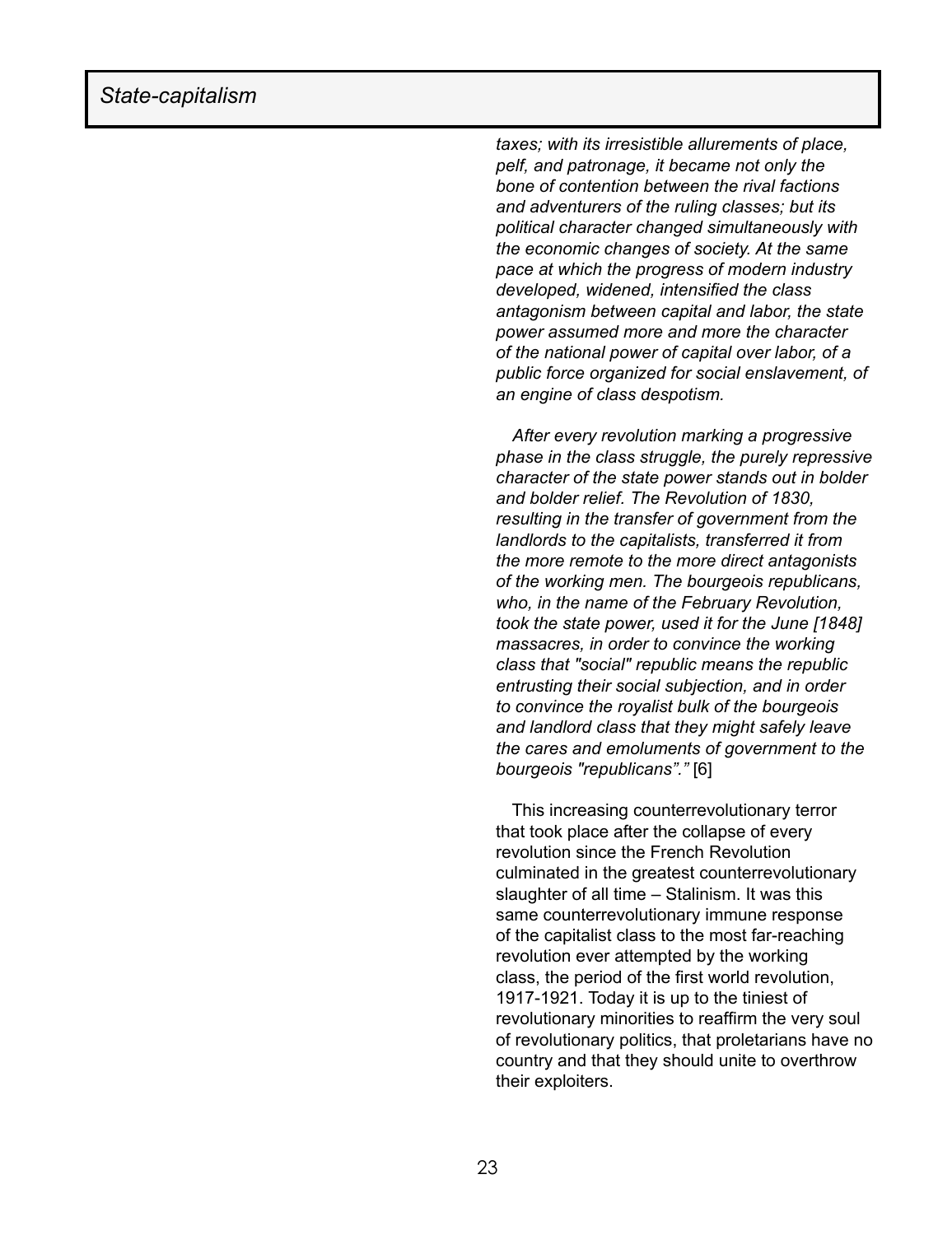### *"Marxist-Leninism" Opposes Revolutionary Overthrow of the Washington Regime*

As strange as this may sound to those not familiar with the perennial American Stalinist institution the CPUSA, their constitution actually forbids talk of revolution. In Section 2, Article VII of the Constitution of the Communist Party of the United States of America, amended at its national convention in Milwaukee in July 2001, we read:

*"Subject to the provisions of this Article, any member shall be expelled from the Party who is a strikebreaker, a provocateur, engaged in espionage, an informer, or who advocates force and violence or terrorism, or who participates in the activities of any group which acts to undermine or overthrow any democratic institutions through which the majority of the American people can express their right to determine their destiny."*

Thus those who might even consider speaking of revolution are lumped together with scabs, provocateurs, informers and terrorists. The democratic institutions spoken of refer to the US government and the Democratic Party that the CPUSA has supported in every election since Roosevelt was president with the exception of the 1948 election. Even in those years, prior to 1984, when the party ran its own candidates as a protest vote, they were still advocating that workers vote for the DP. When would-be Social Democrats around Tony Mazzochi, attempted to form the Labor Party in the 1990s, the CPUSA was central in killing this attempt at reformism in order to swing them back into voting for the DP. Today, the CPUSA, gushes over Barack Obama, as much or more than any of the most mind-numbingly insipid "progressive" capitalist media. Contrary to ideas that workers can use this election to effect real change, this capitalist election intends to use workers to continue its mandate for continued war, austerity and repression. The real sectarianism on the left in the US emanates from the center that seeks to crush any manifestation of political independence on the left and suck into the orbit of the junior war party, whose leading candidates both assure us of the continuation of the permanent war.

For the IWG, we intend to be more than simply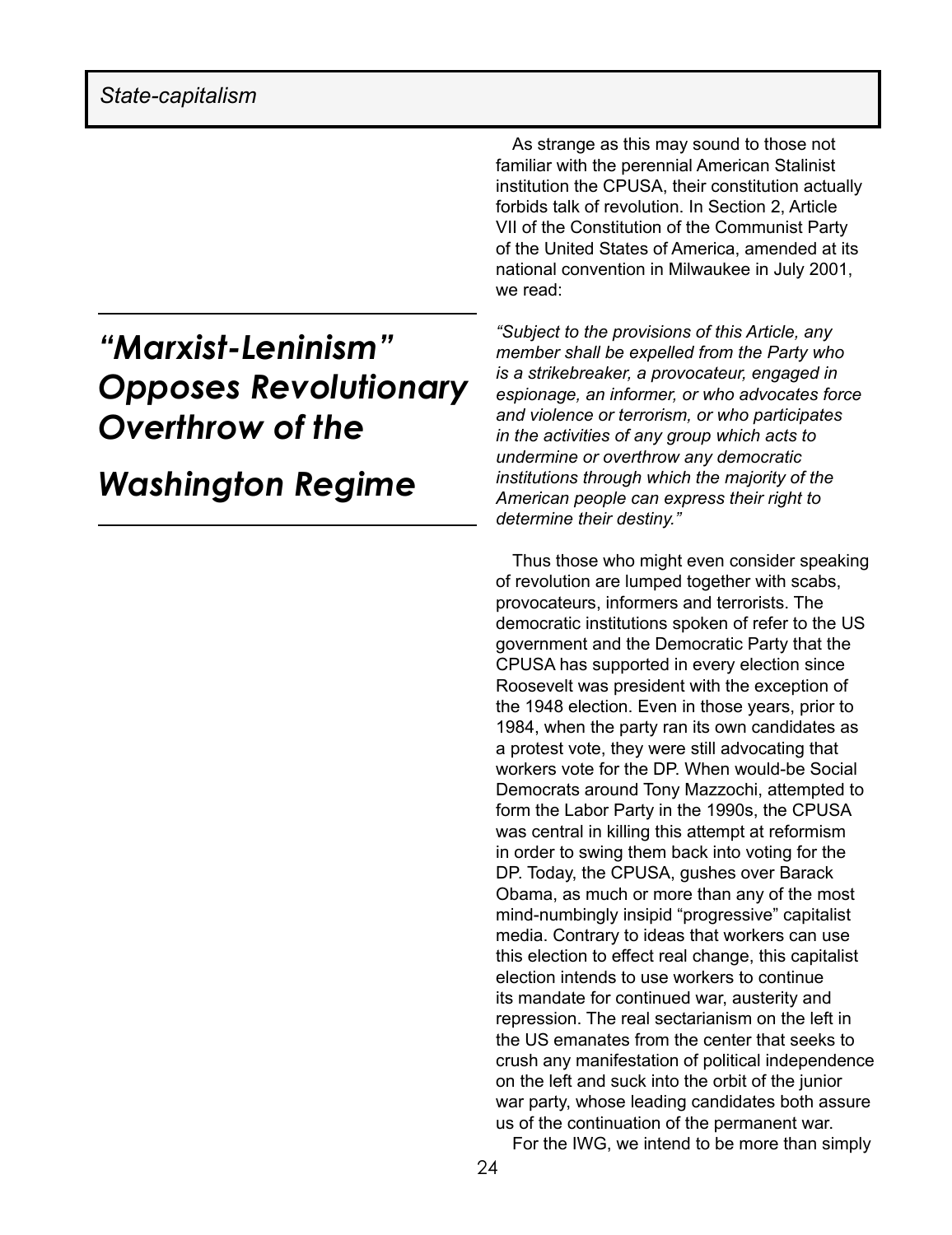a sterile sect with a platform divorced from present reality or that uses activism as a shield to hide support for capitalism. On the contrary our platform is based on our own experience as individual militants, in unions and in our attempts to break free from left-capitalism. Where unions became agents of capitalist management, we say so. Where national liberation movements lead to greater exploitation and oppression for proletarians, we say so. Where Stalinists and Maoists to this day attack us verbally in their press, they who once sought to physically exterminate our comrades all over the world, we feel perfectly justified in stating that they are enemies of the working class as well. Workers need to form their own organizations of struggle that fight in their interests and their interests alone. The IWG has as its aim the attempt to address this need when and where we are able. To this end we ask our readers and sympathizers for support.

#### *AS*

[1] Mao Tse-Tung. Selected Works of Mao Tse-Tung. On State Capitalism. 1953-07-09 http://www.marxists.org/reference/archive/mao/ selected-works/volume-5/mswv5\_30.htm [This came from a written comment on a document for the People's Republic of China National Conference on Financial and Economic Work held in 1953.]

*"The present-day capitalist economy in China is a capitalist economy which for the most part is under the control of the People's Government and which is linked with the state-owned socialist economy in various forms and supervised by the workers. It is not an ordinary but a particular kind of capitalist economy, namely, a state-capitalist economy of a new type. It exists not chiefly to make profits for the capitalists but to meet the needs of the people and the state. True, a share of the profits produced by the workers goes to the capitalists, but that is only a small part, about one quarter, of the total. The remaining three quarters are produced for the workers (in the form of the welfare fund), for the state (in the form of income tax) and for expanding productive capacity (a small part of which produces profits*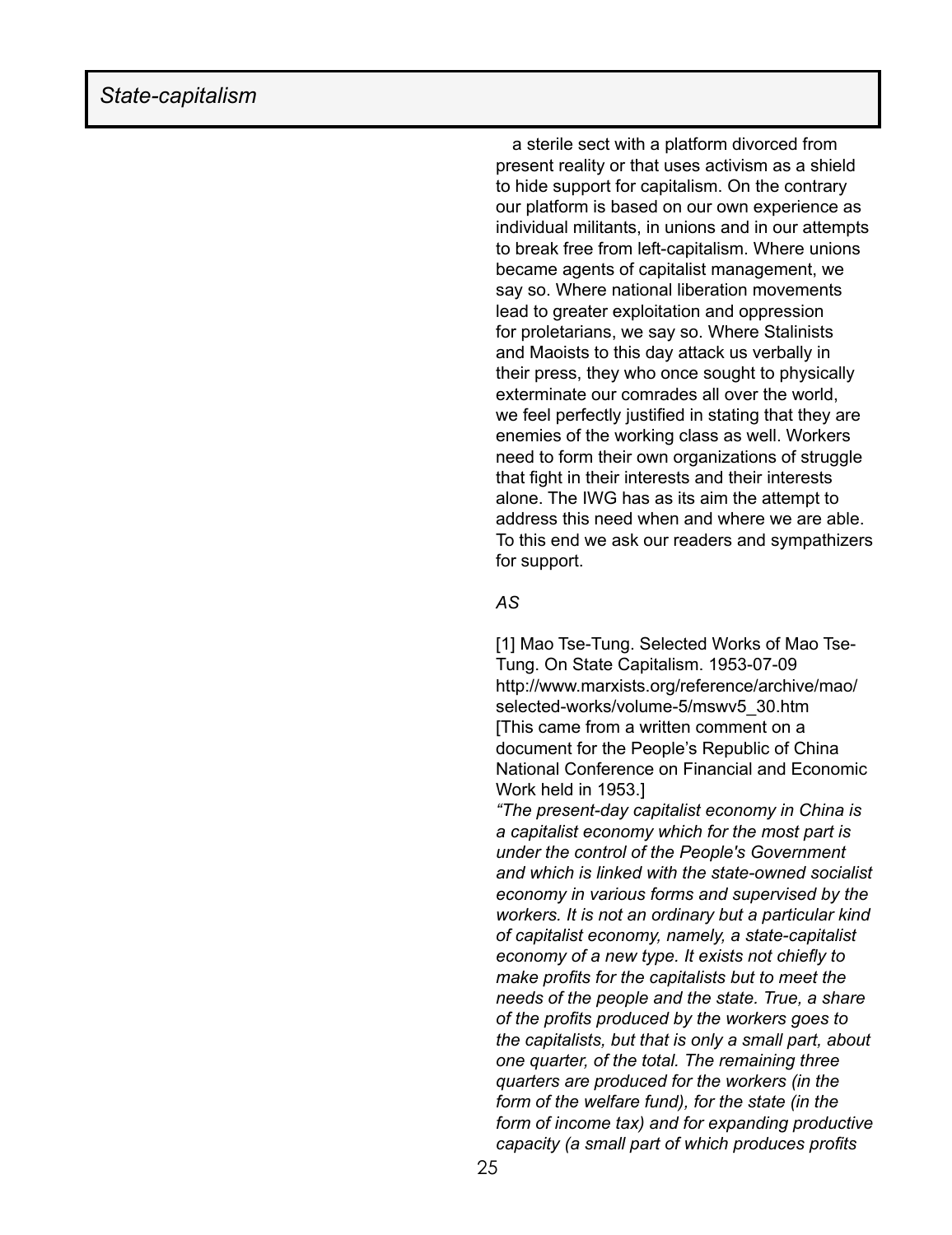*for the capitalists). Therefore, this state-capitalist economy of a new type takes on a socialist character to a very great extent and benefits the workers and the state."*

[2] Cliff, Tony. State Capitalism in Russia. 1955 http://www.marxists.org/archive/cliff/works/1955/ statecap/ch05.htm

[3] Eastman, Max. Foster. The Liberator, April 1921.

http://www.marxists.org/archive/eastman/1921/ foster.htm

[4] ibid.

"It is interesting to compare the attitudes of William D. Haywood and William Z. Foster on the matter of revolution and the A.F. of L. Haywood says – in an interview reported on another page – that the A.F. of L. is nothing but a board of officials which strangles every sign of revolutionary life in the American labor movement.

"The A.F. of L. is the American labor movement," says Foster, "and you don't gain anything by shouting as though that movement were any more revolutionary than it is.""

[5] Bureau of Labor Statistics, work stoppages 1947-2007

http://www.bls.gov/news.release/wkstp.t01.htm [6] Marx, Karl. Civil War in France, March-May 1871

http://www.marxists.org/archive/marx/ works/1871/civil-war-france/ch05.htm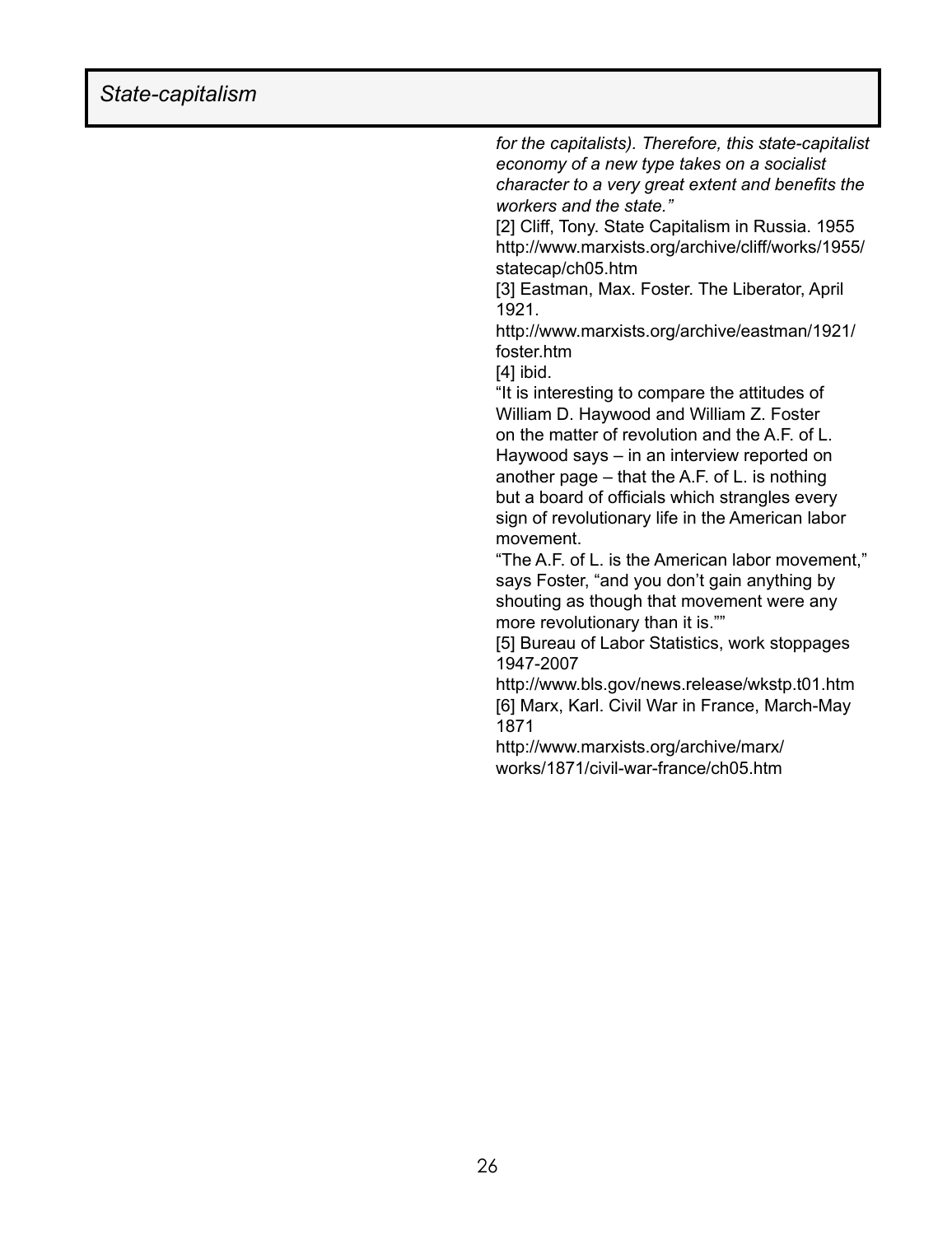### *With the Tibetan and Chinese Workers Against All Imperialisms and All Racial, Religious & Nationalist Traps*

*This comes from an Italian comrade who writes about the increasingly explosive situation in both Tibet and China and speaks against the knee-jerk leftist support of nationalism and national liberation movements, and against a left that ignores workers when they go on strike but cheers them when they wave flags and attack each other.* 

The recent violent explosions in Tibet have to be understood on different levels. This demands a deeper analysis than the clichés we have been offered, which either talk about the repression of popular demands for religious liberty and a return of an idyllic society based on the peaceful precepts of Buddhism, or about foreign maneuvers aimed at one of the principal bulwarks of anti-imperialism.

 It is no secret that the protests, which began on the 49th anniversary of the 1959 revolt, [1] had been prepared a long time before. According to the http://pahyul.com website, a conference of the "Friends of Tibet", held in June last year in New Delhi, with US diplomats participating, discussed how the Olympics might provide the only chance for Tibetans to come out and protest for independence. The march of monks and exiled Tibetans from India to Tibet was proposed at the same conference. In January, the same India-based organization announced the formation of a "Movement of Revolt of the Tibetan People" which would carry out actions on March 10th "in the spirit of the 1959 revolt". It is no surprise that the revolt is part of a complex and multi-polar international rivalry. But we should also be aware that, the widespread nature and ferocity of the revolt is not simply due to the actions directed from abroad. It is moreover significant that the violent disorders in Lhasa had their origins, according to the few eye-witness accounts available, in a dispute between Tibetan and Han traders in a large market town. Films show numerous cars burning and big shopping centers destroyed and burnt. These targets are almost always the property of the ethnically Han Chinese. The violence widened to the Tibetan capital where there were 19 victims according to official figures but 140 according to the Tibetan government-in-exile. And in the neighboring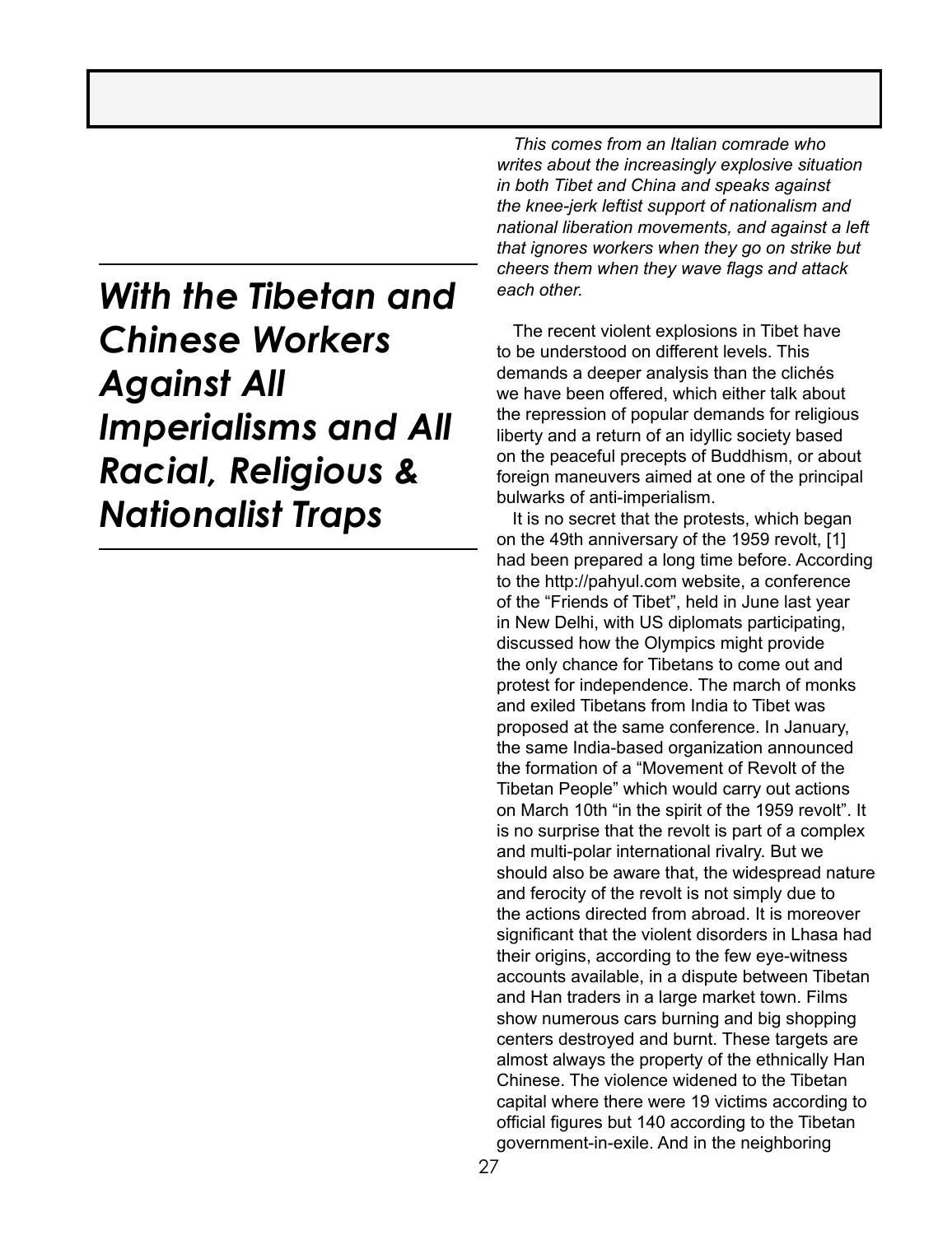province of Sichuan it appears that the Chinese authorities were taken completely by surprise leading to a substantial debacle despite the fact that a year earlier it had re-hired 650,000 police paramilitaries. [2]

But faced with this violent explosion and the difficulties of the Government in controlling the situation the many international "friends of Tibet" have largely disappeared. Not one Head of state or government has called for serious sanctions against China. Even a purely symbolic gesture such as boycotting the Olympic Games is out of the question and the only debate has been about whether or not to take part in the opening ceremony. This simple fact leads us to ask why they have taken this clear step backwards.

The first of the "friends of Tibet", as is wellknown, is the US. But this same US, a few days before the brutal repression in Tibet crossed China off the black list of the worst states who violate human rights [3], and after the violence broke out, Bush has wasted no time in sidestepping any thought of action against China, confirming that he would be present in person in Beijing for the Olympic Games. Even faced with the launching of missiles into the sea from North Korea on March 8th, American diplomacy did not go beyond denouncing the episode as "nonconstructive". As Rampini of La Repubblica said "the State Department seems to have recently learned the art of understatement".

In reality the situation has profoundly changed since last year when these events were being planned. Critically there has been above all the "sub-prime crisis" which has shaken the stock exchanges of the entire world, eating away at the financial heart of global capitalism. Next, the dollar is facing enormous difficulties and a loss of trust of every kind. [4] Its obvious therefore why the US has recently decided to keep a low profile in confronting its great enemy, China, which everything else notwithstanding, continues to finance the US debt by accumulating US government bonds to the value of \$1600 billion. [5]

Given the international rivalry what position should communists, or rather the international vanguard take on Tibet? If we look at the socalled "left" groups we can only identify complete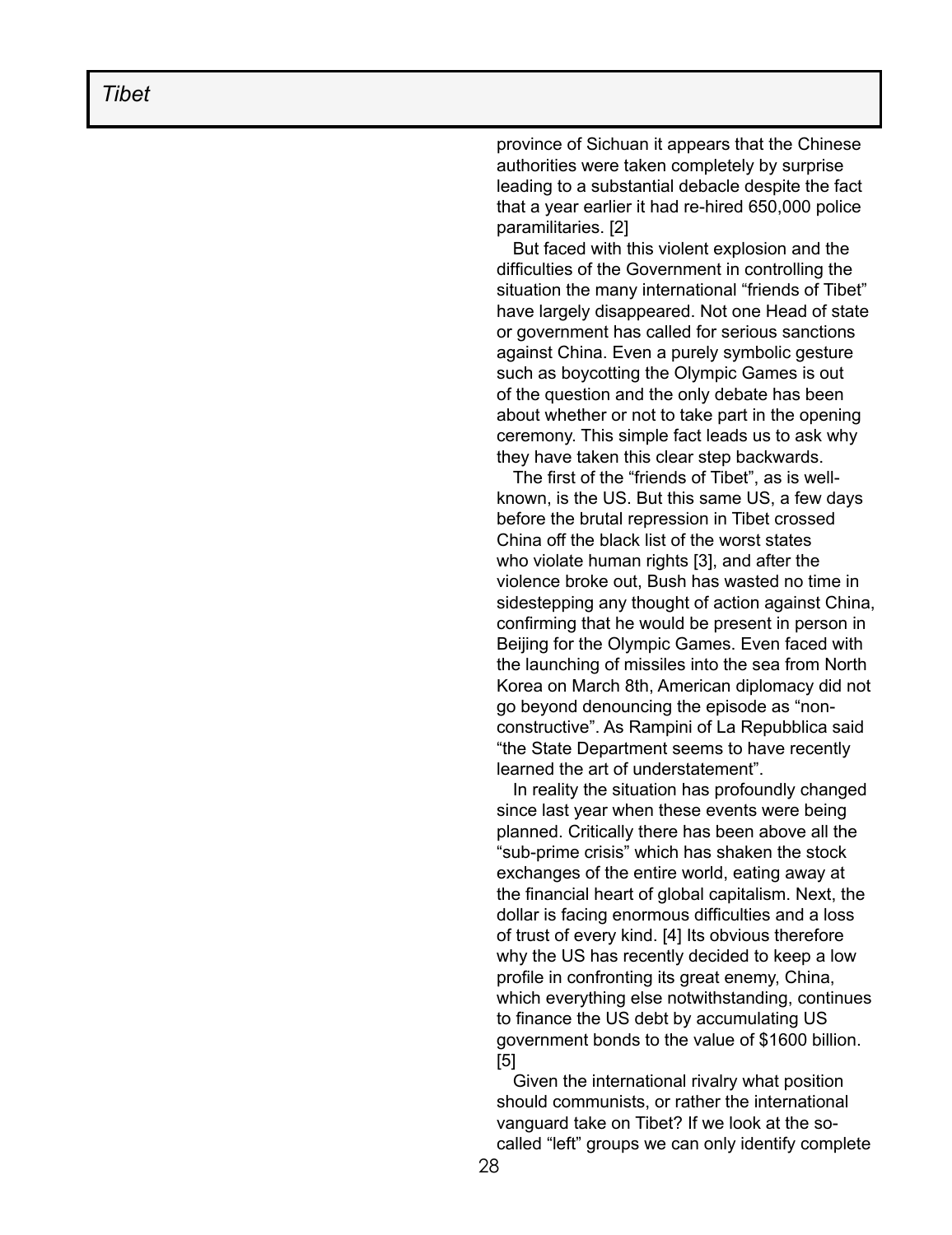### *Tibet*

*"The growth of heavy industry, claimed to be 14%, has to be understood in relation to the very low starting point, but even this modest development in real terms has created amongst the Tibetans – who can mainly be considered as an enormous "industrial reserve army" – hopes of an improvement in living and working conditions. Such expectations have however had to take account of capitalist reality which has offered them little."*

confusion with diametrically opposed positions even within the same regroupments. Bertinotti, for example, did not hesitate to line up alongside the Dalai Lama, the personification of a society that is obscurantist, reactionary and pseudofeudal [6], supporting therefore the cause of the clerical gangs and local bourgeoisie which aim to become the ruling class in order to have the "freedom" to exploit their "own" working class. Others like Ciusani of the Central Committee of the PdCI [7] have announced that they "line up with the Chinese People's Republic against the medievalism of the Dalai Lama and the aggressive threats of imperialism" [8], supporting the bloody repression of one of the most oppressive imperialist regimes today existing on the planet. This confusion is the inevitable outcome of a lack of a clear class analysis of reality, and of roots in models (Russian, Chinese, Cuban "communism" etc.) which have nothing to do with communism, socialism or the interests of the proletariat.

Living and working conditions are truly terrible in China but the situation in Tibet, one of the poorest regions in the country, are even worse. Figures provided by the central government are rare and difficult to check but there is no doubt that a great part of the population lives in a subsistence economy, made up of animal husbandry, herding and a little arable cultivation (mainly barley which grows abundantly). The important growing sectors of the economy are tourism and the extraction and working of minerals, principally copper. The growth of heavy industry, claimed to be 14%, has to be understood in relation to the very low starting point, but even this modest development in real terms has created amongst the Tibetans – who can mainly be considered as an enormous "industrial reserve army" – hopes of an improvement in living and working conditions. Such expectations have however had to take account of capitalist reality which has offered them little. To the continuing discrimination and ill-treatment is added their suffering in comparison with the numerous ethnically Han Chinese who have migrated into the area in the last few years. The Tibetans have a different language, a different and, on average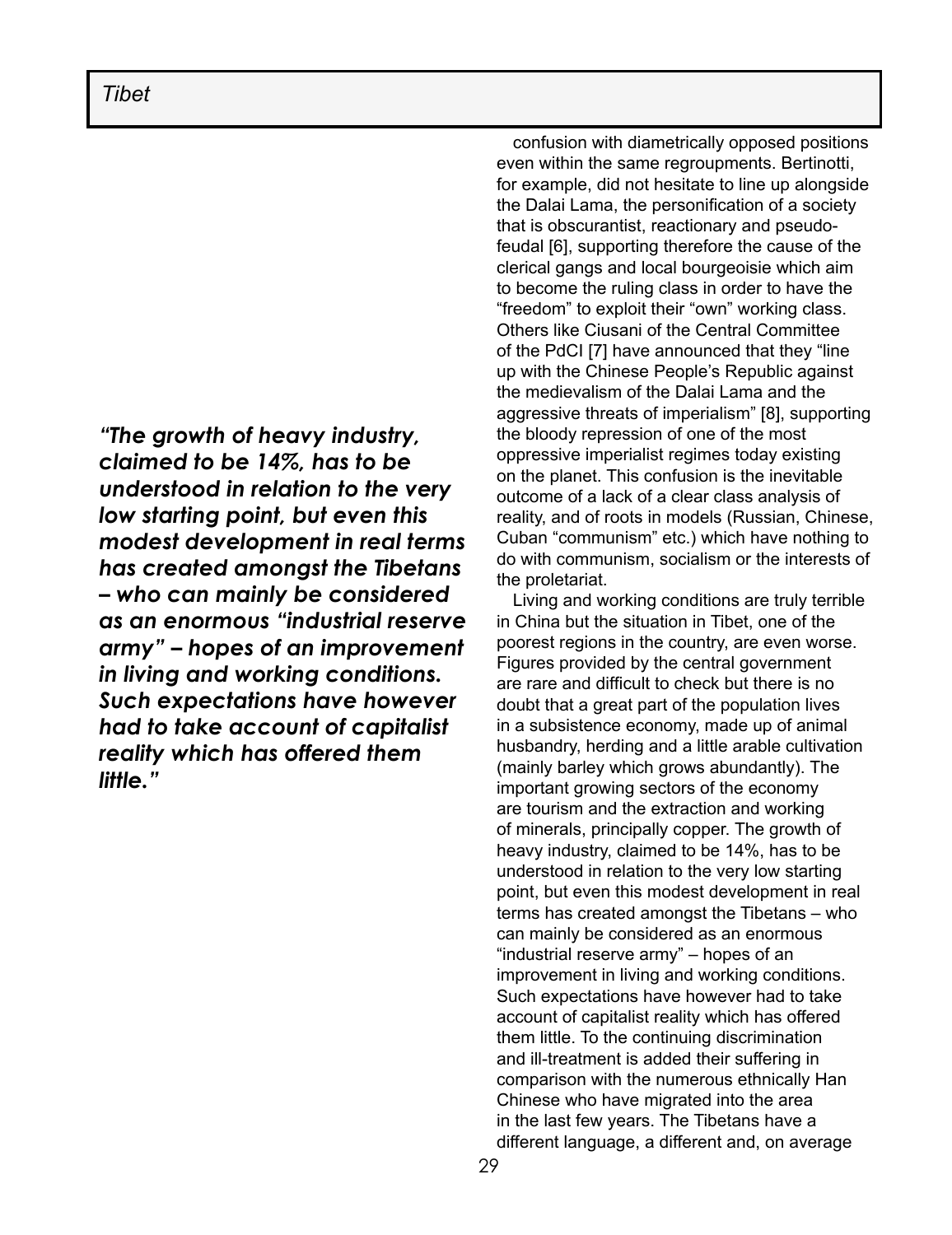lower, level of education, and can only obtain permission for any type of economic activity with difficulty. This is the real condition of their very hard lives and the widespread social frustration has pushed many Tibetans to rebel, taking to the streets alongside the monks, but often with fundamentally different motives.

We therefore have to express all our class solidarity with the Tibetan workers who are demonstrating and struggling with great courage, moved by the material necessity to get better living and working conditions But we need to clearly repeat that these aspirations can only be met if they can find a way to break from all nationalist, racist and clerical tendencies. On the contrary the struggles of the workers in Tibet need to identify above all with the proletarian protests which continually break out all over China. The power of the proletariat lies in its class unity, and the only viable road to reach it, even if it is long and difficult is the formation of networks of coordination and solidarity at regional and international levels which will unite the Tibetan workers with the Chinese and world working class for the creation of a real communist vanguard which knows how to guide the proletariat, and with it the widest layers of the poor of the region, towards emancipation through the destruction of all relations of exploitation and capitalist oppression. The internationalist slogan remains as always: "Workers of the world unite!"

#### *Mic*

[1] In a markedly different international situation compared with half a century ago it is useful to recall the role of the CIA on that occasion. It planned the actions together with Dalai Lama with the aim of weakening the opposing imperialist bloc which had China at the time lining up with the USSR According to their own statements released in 1989 by the New York Times, the Dalai Lama was on the payroll of the American government agency, even if he took the decision some time ago to distance himself from those events and now proposes a more realistic "middle way" of autonomy for Tibet without questioning the rule of Beijing. In the re-run of March 10th in 1989 the same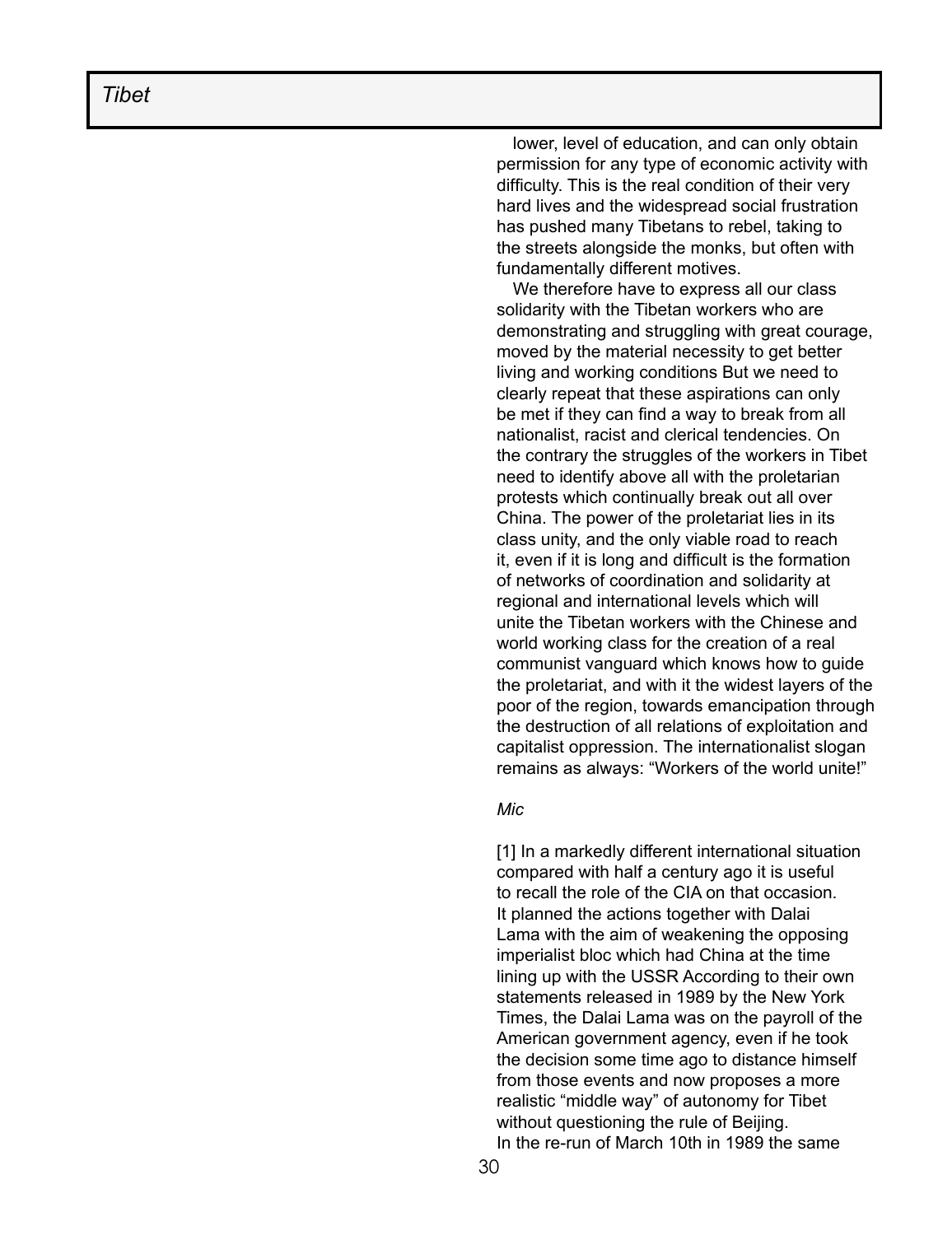Tibetan movements could be identified which would precede the protests in Tiananmen Square a few months later. The movements were suppressed at that time by Hu Jintao, the current President of the Chinese People's Republic, then local leader of the Party.

[2] The decision was however accompanied by a State Department report which was highly critical of China. The violation of the most elementary human rights in China is well known but it is on par with the organizers of Guantanamo and Abu Ghraib which hardly puts the US in a position to preach…

[3] In reality the iron control of Chinese society on the part of the CCP is largely a stereotype put forward by Western and Eastern media which, in one way or another, has every interest in covering up the mass protests which break out continually in Chinese society (see Revolutionary Perspectives 43). To this difficulty we can add the close scrutiny of the whole world on the events in the region as a result of the Olympic Games which forces the police to hold back as much as possible whilst they are being filmed and looked at preferring night-time actions against those elements who have been identified as the instigators of the protest.

[4] The dollar, amongst other factors, is forced down by the lowering of the discount rate imposed by the Fed in order to try to control the crisis. Various currencies, primarily the euro are trying to escape their subjection to the dollar, if not immediately rivaling it as the main international reserve currency. The important differential between the interest rates of Europe and the USA, justified by the European Central bank on the grounds that they fear a return of inflation and which the Fed has bitterly criticized many times has the further effect of depressing the value of the US currency. If we add to this the shift (either already in force or announced) from the dollar to the euro by oil sellers in countries like Iran and Venezuela we can understand why the greenback is in a difficult position. [5] In reality the present rate of growth of the Chinese economy is in great part really due to its exports to the US and, therefore, in substance to the US debt. American indebtedness is therefore just the other side of the coin of the deficit in its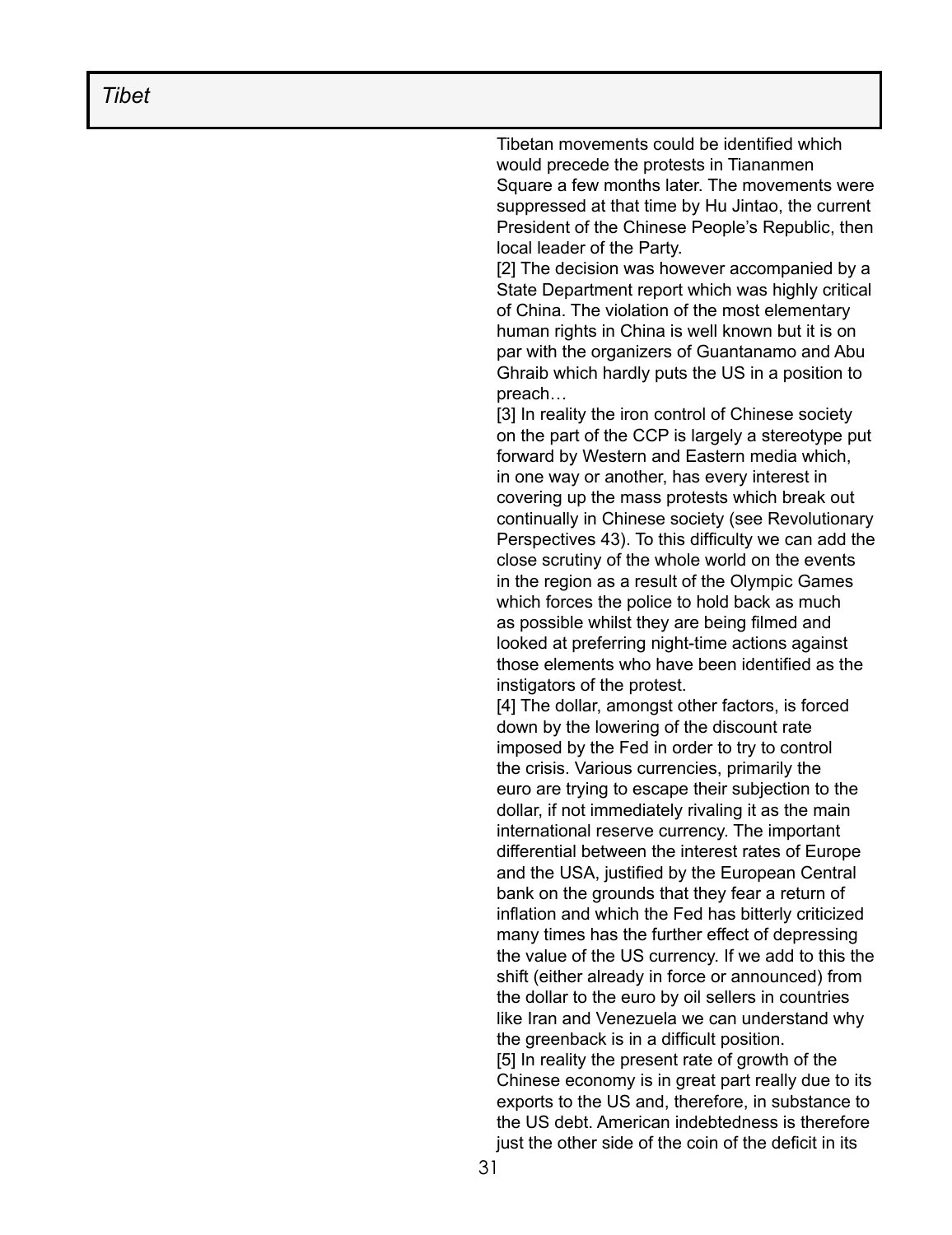*Tibet*

balance of trade.

[6] Numerous accounts of this can be read, as in Harrer's "Seven years in Tibet", on the abuses and corvées imposed by the Buddhist monks until the last century.

[7] Ciusani is a member of the Party of Italian Communists or PdCI (Partito dei Comunisti Italiani). They're a split from the former Stalinists of Communist Refoundation (Rifondazione Comunista), but they're now together in an electoral coalition with Rifondazione Comunista, the Green Federation (Federazione dei Verdi), and the Democratic Left (Sinistra Democratica) called the Rainbow Left ("Sinistra Arcobaleno"). Bertinotti of Rifondazione, is the "Sinistra Arcobaleno"candidate for Prime Minister. [8] http://pdcitorino.it/dettaglio-news. php?idnew=259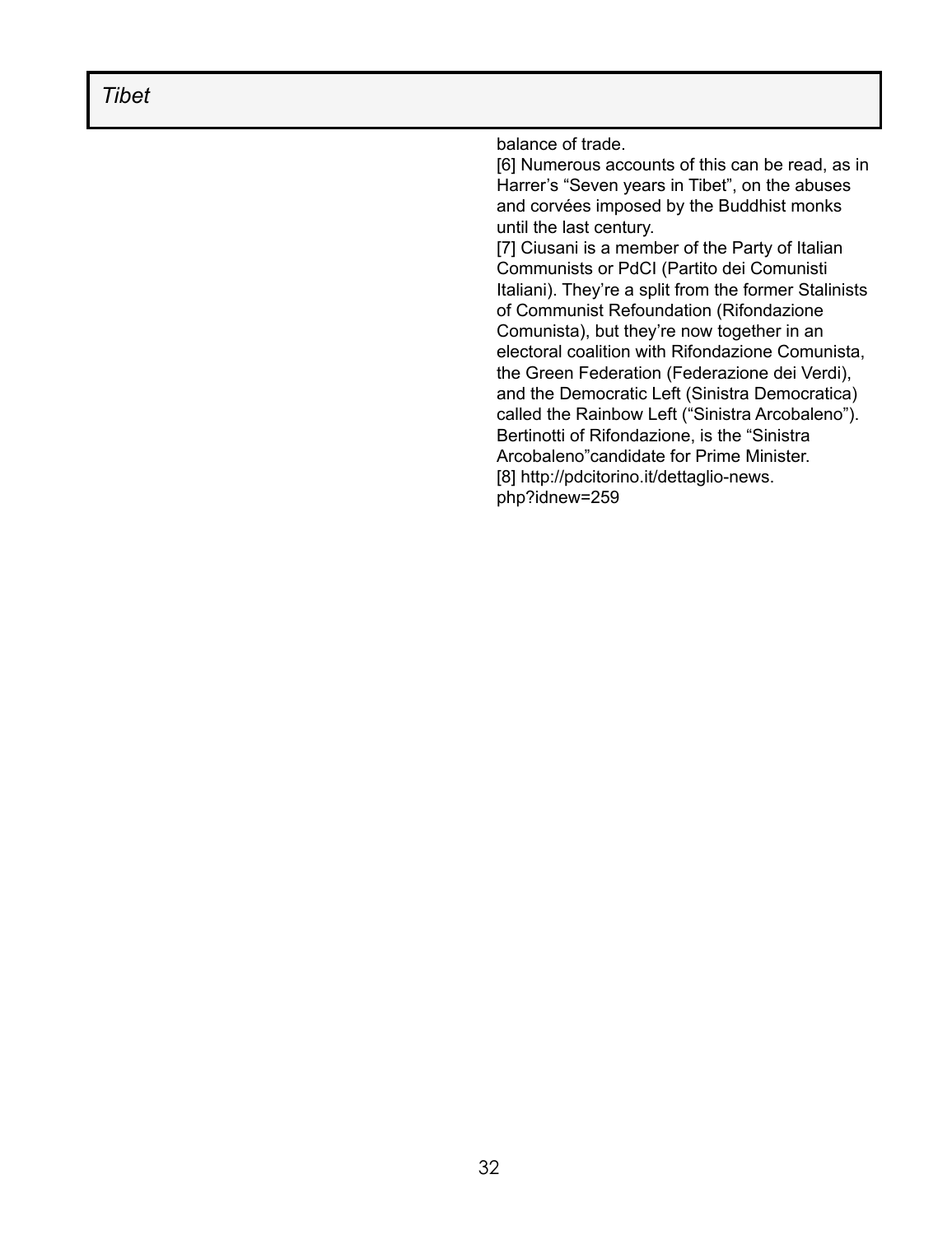**Review: Communicating Vessels:** *Are We All Hamas and Hezbollah? A Critical Look at the Left's flirtation with Islamic Fundamentalism***. Issue 19, Winter/Spring 2008.** 

The latest issue of Communicating Vessels carries the article "Are We All Hamas and Hezbollah? A Critical Look at the Left's Flirtation with Islamic Fundamentalism". The publication in question is a zine with a focus on art and culture. Unlike a good many other publications, it proudly bears no ISSN or ISBN code and is still cut, pasted and copied together. Occasionally CV does pieces of a more overtly political nature. This latest is a good solid internationalist critique of the campus Trotskyist left, namely the International Socialist Organization and Left Turn, and their "critical support" for ultranationalist bourgeois religious fundamentalist gangs like Hamas and Hezbollah. It goes beyond this however into the origins and nature of these organizations that the issue-hoppers of the ISO and Left Turn so gladly support.

 The article itself involves the personal experience of the author, and the involvement of the flirtation with the fundamentalists could have been gone into in greater detail, as could the connection and the left's demonizing of the pro-Israel lobby in the US. The author targets the shallow thinking that sought to externalize the source of the Afghan and Iraq wars making it the fault of our own bourgeoisie's Israeli client state and the equally shallow thinking of those who believe it is necessary to support a "side". Rather than finding revolutionary internationalists in these areas and supporting them it is easier for the left to support those who create the "facts on the ground", easier to support fundamentalist thugs simply because they are fighting a US backed state. For these "socialists" when they fail to defend their ideas and their actions they do not hesitate to fall back on how they are with the masses in their struggles and anyone who criticizes them is not in the traditional swaggering activist ruse.

 His account of an anti-war protest in Portland in 2006 is typical of the state of what passes for being anti-war:

*"The energy was unmistakably anti-Israel and anti-America. Don't get me wrong. I am no lover of Israel or America. But there seems to be a complete lack of proportion and balance. Voices of solid anti-nationalist, internationalist…were*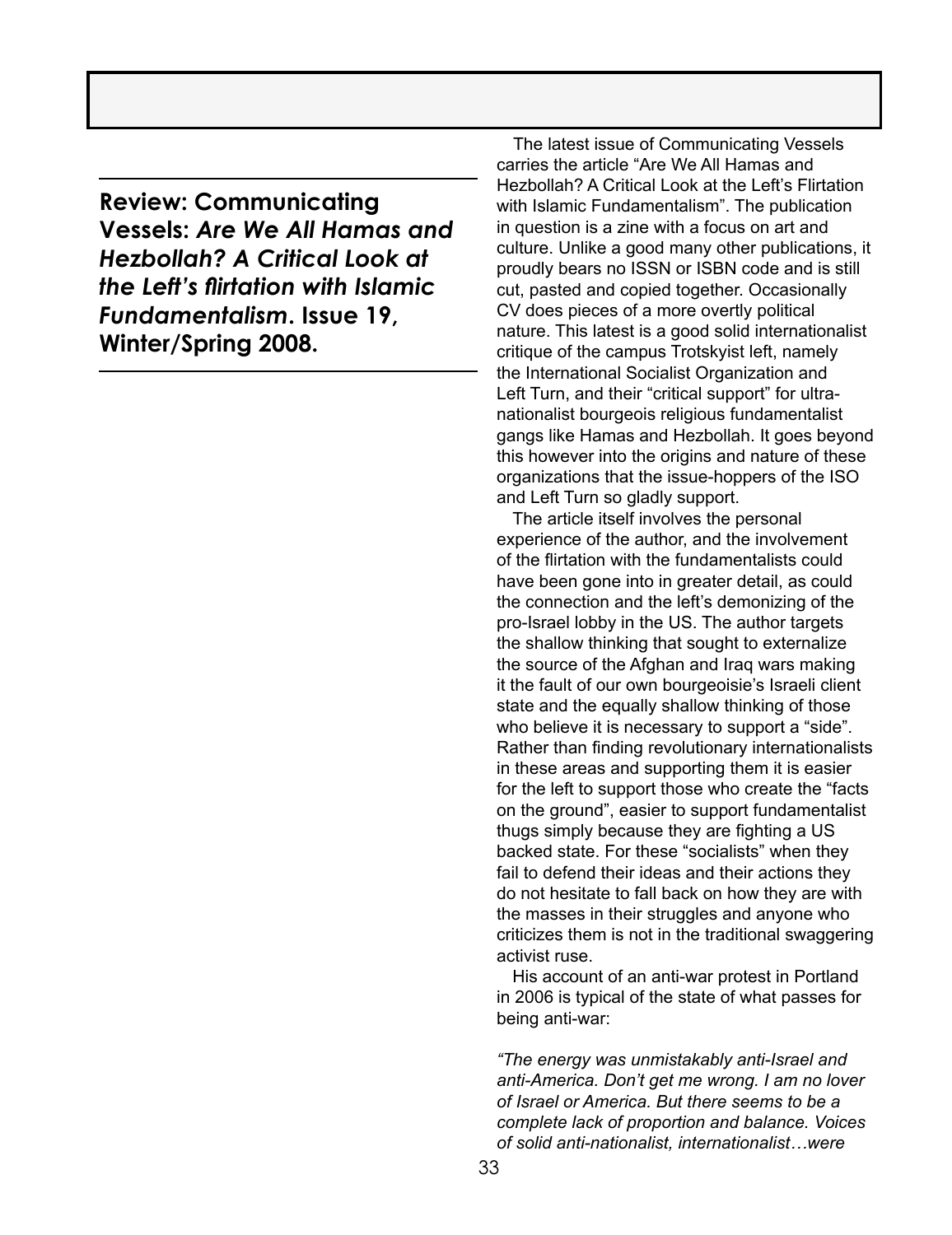*absent. That was to be expected. It was about tolerance and multiculturalism. A respect for diversity. Valuing the differences of those present. I kept thinking that this respect for "diversity" only went so far. If I would've gotten up on the podium and denounced all organized religion and all nation-states, I got the sense that I would've been violently ejected from the stage or booed off of it for being intolerant of diversity. Similarly, if I would've denounced the state of Israel and Hezbollah from the podium, I suspect I would've experienced a large amount of hostility. So much for "diversity" and the airing of perspectives."*

 What do the leftists of the ISO or Left Turn do when they are confronted by someone calling for genuine proletarian internationalism? The author continues relating his experiences:

*"I was amazed at how many people there were willing to "side" with the right-wing and reactionary Hezbollah against the equally right-wing and reactionary government of Ehud Olmert. I spoke to two members of the International Socialist Organization and they both expressed support for Hamas and Hezbollah. According to them, we need to support those who are fighting the imperialists and Hamas and Hezbollah are doing that. They thought my perspective of internationalism and solidarity against all despots (not just the big visible ones like Israel and America) and organized religion was a cloudy and impractical idea. I tried explaining what happened during the Iranian revolution of 1979: sectors of the left and other radicals worked with Islamic fundamentalists to overthrow the shah. Once the mullahs took over they executed secularists, leftists and others who didn't agree with their Islamic absolutism. I told them if a situation like that happened again, they as well as others would be some of the first to be hanged. They weren't hearing any of it. I was wasting my breath. I talked to others and argued my viewpoint. Some maintained a stunned silence as I spoke. It was as if I was breaking a taboo by advocating against religious fundamentalism and nation-states as a whole. Other people repeated the nonsense about*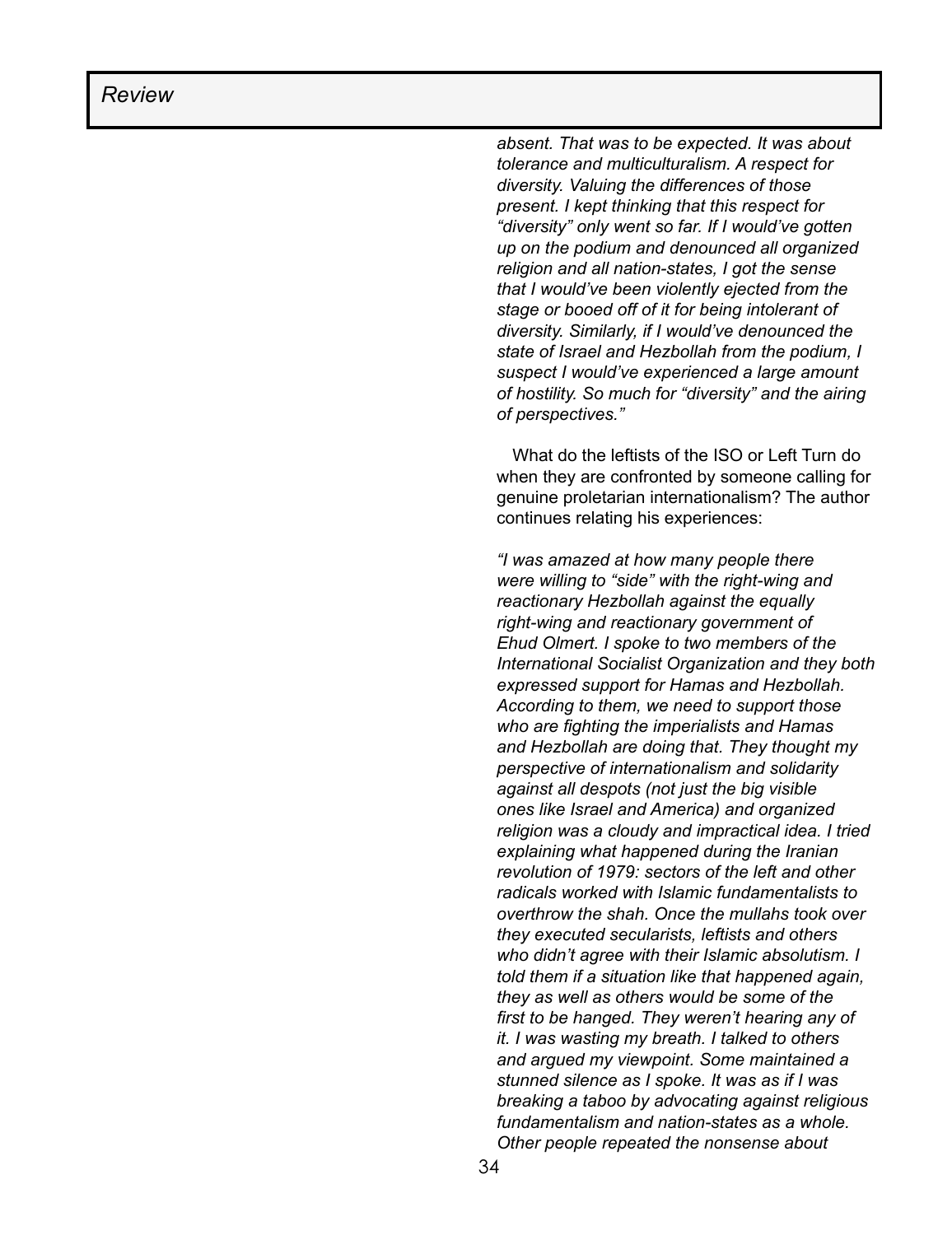*having to support a force like Hezbollah in order to level the playing field in the area."*

 Indeed such practical support for the forces "fighting" imperialism is in reality an abstraction divorced from reality, one in which the experiences of proletarians does not intrude, one that no amount of leftist posturing about the "real" movement can cover. Indeed, the Ayatollah was himself, once considered by leftists to be a champion of anti-imperialist struggle. This is why such leftists might talk socialism but in reality their activism and supposed "realism" are simply an elaborate means of covering up for their own meager existence as the Democratic Party's own loyal left-wing voting bloc.

 We look forward to hearing more from Communicating Vessels in the future.

#### *ASm*

Write to: Communicating Vessels. 3527 NE 15th Avenue #127, Portland, OR 97212 USA. CV only does regular snail mail, no email or web. A single copy is \$3 dollars, Six issues is \$16 dollars, \$25 for libraries and institutions, and is free to prisoners. The editor requests to send only cash or the cash equivalent in US postage stamps.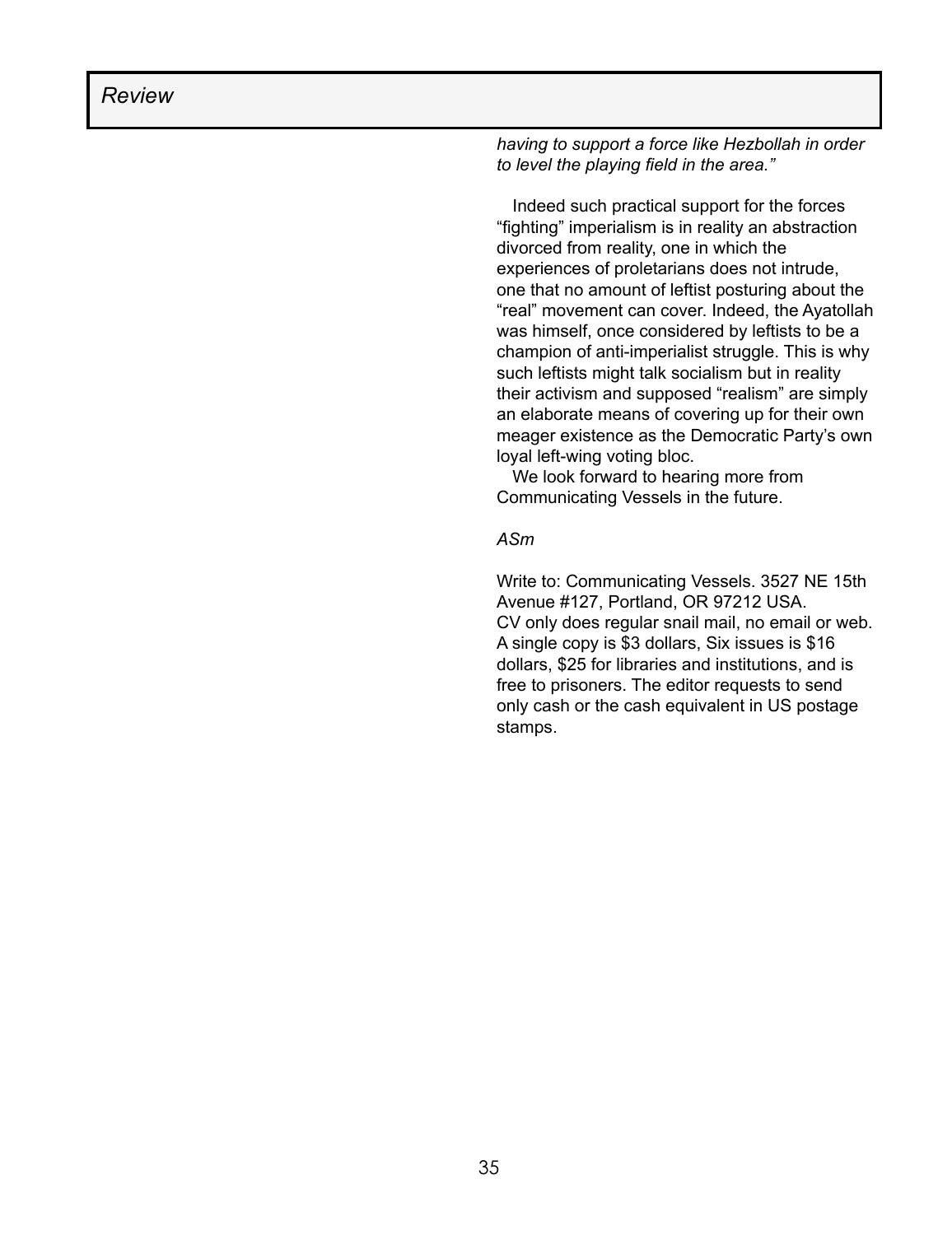### *Communiqué*

### **Auto Workers Force Production to Stop at FIAT Factory - Pomigliano Italy**

 *We are publishing here, as received, a communiqué from our Italian comrades calling for support for workers at the FIAT factory of Pomigliano (NA). Workers at FIAT are experiencing the same attacks that workers in the auto industry worldwide are facing. An attack initiated by capitalists in the US will find its malevolent reflection as the auto industry itself scrambles to similarly shed itself of costs associated with labor.*

TV, mass media and newspapers are saying nothing, because of FIAT opposition. Help us diffusing news to other workers. Publish on blogs, lists, and forums. Let's break this wall of silence!

Since 10.00 p.m. Thursday April 10th the Fiat Factory of Pomigliano has been forced to halt production

A workers committee formed independently of the trades union apparatus organized the mobilization. Until Sunday the workers' pickets had ensured that the strike was supported by 99% of the workforce. It was only decided on Monday April 14th to block the passage of goods, which would force the factory to shut down.

The dispute is about 316 workers claimed to be "awkward" by the firm which has decided to farm them out to the logistical centre at Nola which everyone knows is just a waiting room to redundancy. What's at stake is therefore the future if the entire workforce in the factory which has no guarantees of future employment.

The halting of trucks will continue until the 316 have been re-instated to the factory itself. It is essential that everyone supports and brings their solidarity to the workers who are picketing the firm around the clock.

To lose this battle in the biggest factory in the South would mean condemning thousands of families to poverty and unemployment. To win, on the other hand would be to strike a meaningful blow against progressive impoverishment, disorientation and job insecurity with which all workers are threatened today.

#### *Battaglia Comunista*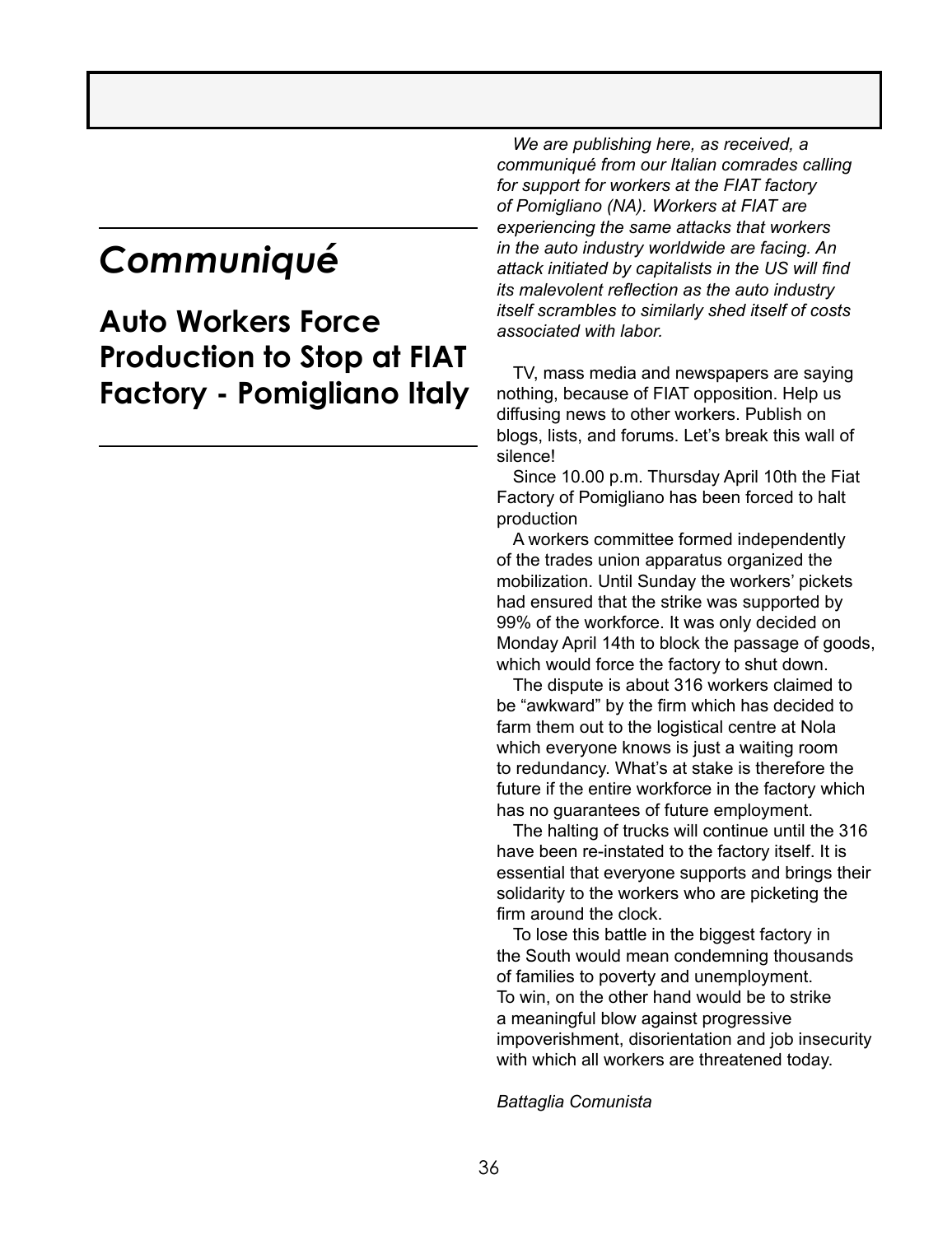### *Capitalists and their Government Reinforce Anti-worker Attacks in Greece: Total War Against the Working Class*

*We are publishing here a letter, as received, from a young comrade in Greece. It gives an account of a renewed round of austerity measures and attacks on workers in Greece that may appear to our readers as an all too familiar reflection of similar attacks experience by workers in the west.* 

In the last few months the Greek capitalist government has carried out a great massive attack on the social security rights of the working class. The government party presented a bill, which effectively plans to reduce pensions, the prolongation of work to 68 years for working men and women, the reduction of the supplementary benefits and of wages. That's a terrible shock for the workers, especially the young and women. It's very important to remember that in Greece 25% of the population live below the poverty line. With this bill the capitalists and their government want to force the workers to work until they die.

The announcement of the government's plans provoked a considerable resistance from many sectors of the workers. During March many sectional strikes took place: transport workers, bank officers, teachers of the secondary education, dockers, employees in public services. The most important was the strikes of the electricity workers and the street cleaners. These sectors defended their welfare rights with lasting strikes. The government, the capitalist cadres of the direction of the "Public Electricity Enterprise" and the capitalist media accused the workers of an "antisocial and criminal attitude" and they started a campaign of calumny against them. But the management of the enterprise preferred to cut the electricity to homes and not to the factories and the industries. The bureaucrats of the union fractions of the rightwing government party, and of the center-left opposition Party (PASOK) with the union cadres of the capitalist Left, led to the strike. It was a trick to control the class struggle. Many times "right-wing unions" participate in the strikes against their own government; it's a proof of the weight of bourgeois ideology within the working class and of the bureaucratic erosion of the workers' consciousness. The strike of the street cleaners continued for a week. The streets were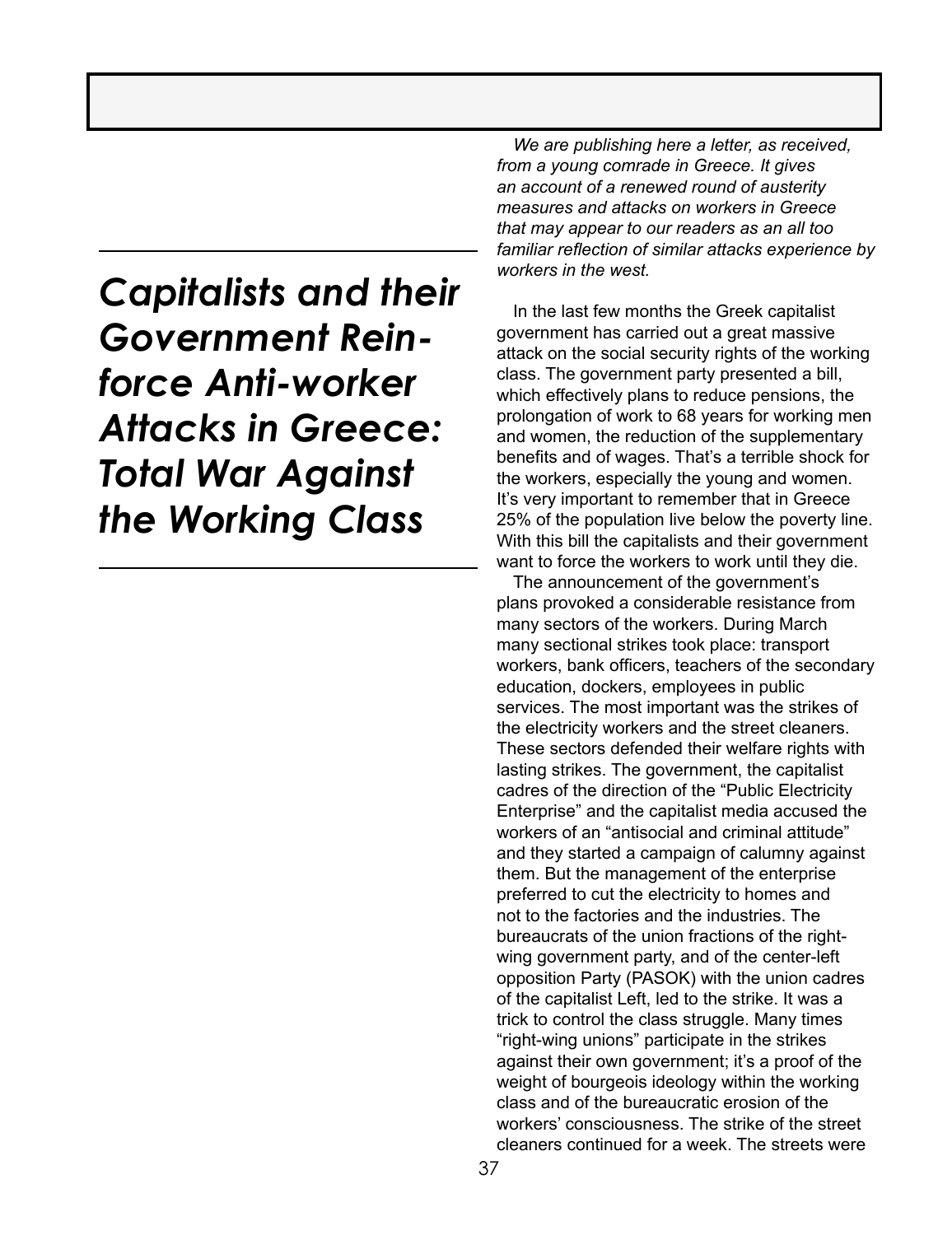full of rubbish and the laborers of this sector protested against the government. The media again used the weapon of calumny against the strikers; they made propaganda about the menace of epidemics.

The "general strike" organized by the trade unions on 19th March amassed 130.000 people and it was one of the biggest demonstrations in the last twenty years. The parties of the Capitalist Left (the Coalition of the Left and the "Communist" Party) demanded a referendum for the annulment of the bill and they didn't call for a general political strike. The trade unions (General Labor Confederation) are in the hands of the center-left party and of the reformists, the "Communist" Party organized its own demonstration with the unions under its control and its fraction appealed for an "All-workers' Militant Front". This week the government voted the bill into law and that's a heavy defeat for the class.

The Left has carried on demanding a plebiscite. And the bureaucrats, members of the capitalist and reformist parties control the strikes. The working class lost its last rights after the abolition of the historical right of the eight-hour workday in 2005. The trade unions are playing a total reactionary role as part of the capitalist parties and of the state. The influence of the reactionary and reformist tendencies in the workers' movement make it all the more necessary to have an organized revolutionary communist perspective in the battles of the future.

*B*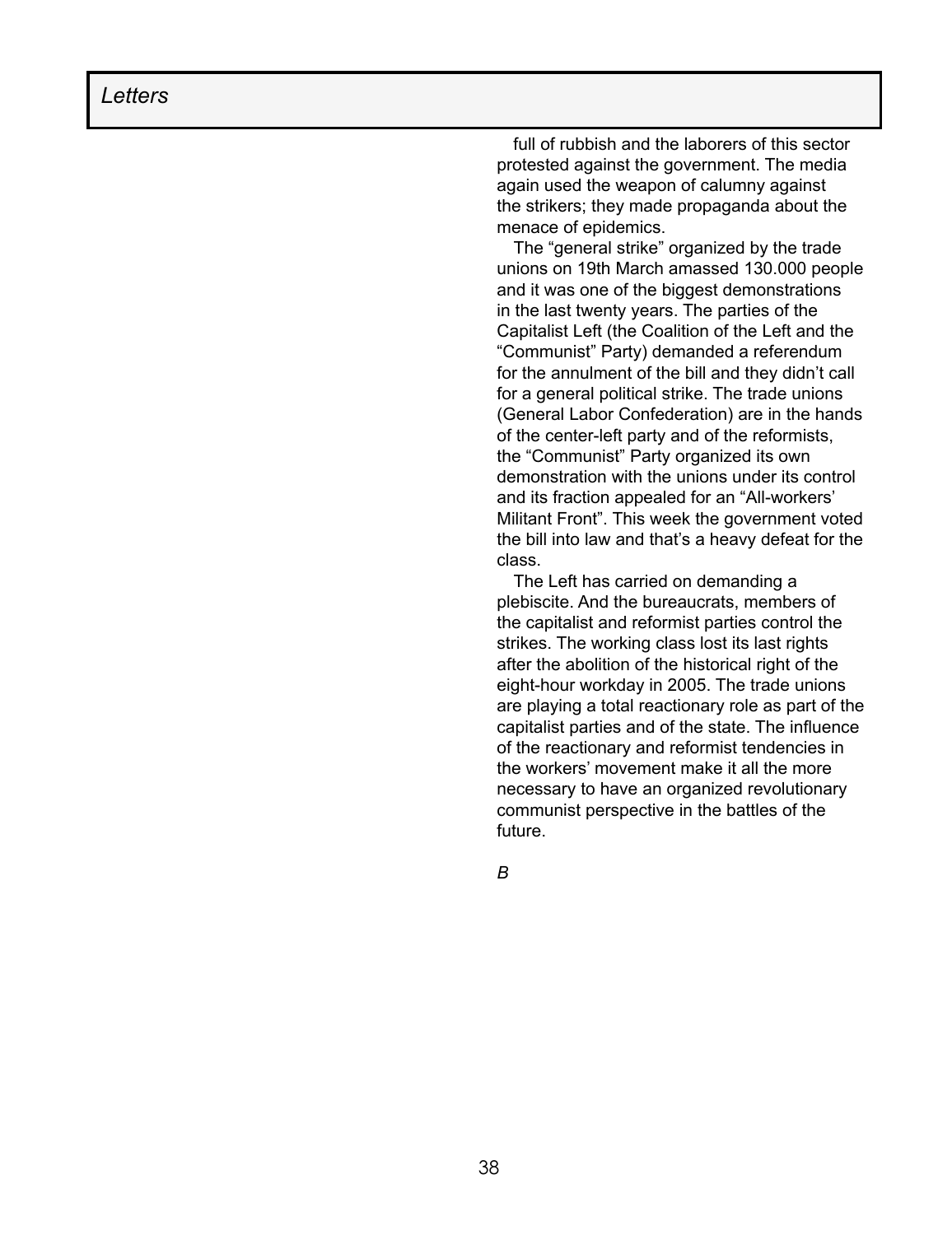#### $T_{\rm H}$  and  $T_{\rm H}$  and  $T_{\rm H}$  are  $T_{\rm H}$  the world, which the world, which the world, which the world, which the world, which the world, which the world, which the world, which the world, which the world, which the *Platform of the IWG/GIO*

#### **as we perform that the wear repeated in the set of early set of the set of the set of the set of the set of the set of the set of the set of the set of the set of the set of the set of the set of the set of the set of the**

In April of 2002 the publishers of Internationalist<br>Note that the contract in the contract of the contract of the contract of the contract of the contract of the notes <sub>(</sub>os) and notes imeritationalistes;<br>Internationalist Notes (Canada) decided to us" (Victor Serge – *Trente ans après la*  unify their efforts and constitute themselves as the Internationalist Worker's Group/Groupe Internationaliste Ouvrier. The IWG is currently the organizing committee of the International Boread for the kevolutionally range in the 63 and<br>Canada. This came as the result of years of can a series in the came to grief because it. the IBRP. The comrades of Battaglia Comunista (Partito Comunista Internazionalista) in Italy and the Communist Worker's Organisation in Britain *The Party of Lenin and Trotsky were shot,*  joined by Bilan et Perspectives (France) in 2000. Notes (US) and Notes Internationalistes/ Bureau for the Revolutionary Party in the US and came together in 1984 to form the IBRP and were

#### *documents were destroyed, hidden or falsi-***What defines us as Internationalist Communists**

is indisperisable for the overnhow of the<br>dictatorship of capital. This party must be the enceled the state of the horrors of the horrors of the horrors of the product of worker's struggles and represent the most conscious vanguard elements of the working class. This vanguard is not in any sense an elite group standing above and apart from<br>... me shoggles or me class. In short a party or<br>generals giving orders rather it is on the frontlines generally giving eractorium of the channels of the class struggle. The party draws out the lessons of these struggles and points the way forward for the class. It has always been our position that the emancipation of the working of hope was put out since the international a task that cannot be delegated, not even to revolution failed. This is a tragedy for hu-the most conscious and prepared revolutionary  $\mathsf{p}$  and the working class. A tragedy to  $\mathsf{p}$ We believe that the world revolutionary party is indispensable for the overthrow of the the struggles of the class. It is not a party of class is the task of the workers themselves. It is party.

The foundations for this revolutionary party must<br>. be prepared for, before the revolution diffes,<br>when the revolutionary crisis arises it will be too menting reversions, and since the unit series. successful revolution without a revolutionary party in the vanguard of class struggle. This revolutionary party will not arise spontaneously.<br>... mequies the conscious enon of the must<br>conscious layers of the working class to bring it the groundwork for a world revolutionary party of the proletariat it does not claim to be that party. We work, within the common framework of the profit of the profit of the profit of the profit of the  $\mu$ IBRP, towards this goal. be prepared for, before the revolution arises; It requires the conscious effort of the most into being. Although the IWG-GIO supports laying

#### **Bourgeois Parties**

All parties and groups that have claimed to be parties and organizations of the proletariat (Social Democrats, Stalinists, Maoists, Trotskyists, etc.) are enemies of the proletariat and today act as the left arm of the bourgeoisie. They pose as defenders of the working class when in fact they are precisely the opposite. All states that call themselves "socialist" or were once called "socialist" were in fact state-capitalist formations. The organizations that supported these states or cooperated with those that supported those states supported a highly centralized form of state-capitalism. However, the Russian Revolution of 1917-1918 still remains a brilliant inspiration to us. This revolution represents the only overthrow of the capitalist class that achieved any degree of success. This revolution was crushed through civil war (1918-1921) imposed from without and destroyed through counterrevolution from within. As yet there have been no socialist "states" in the world.

#### **Imperialism**

Capitalism is imperialism and imperialism means war. From its very outset, the rule of capital began to penetrate into every sphere of social life, into every corner of the globe. This process cannot be altered or reformed. Imperialism represents the most advanced stage of development reached by capitalism, it is not a political or military policy carried out by a government. The imperialist phase of capitalism opened with the outbreak of the First World War. This signified that the division of the world among the centers of imperialist power was finished. From this time onwards the bourgeoisie could only expand at the expense of their rival capitalists in a brutal struggle for the re-division of the planet. Hence, we as revolutionaries do not side with any imperialism great or small. We do not enter into united fronts with bourgeois parties nor do we mix the interests of the proletariat with any faction of the bourgeoisie.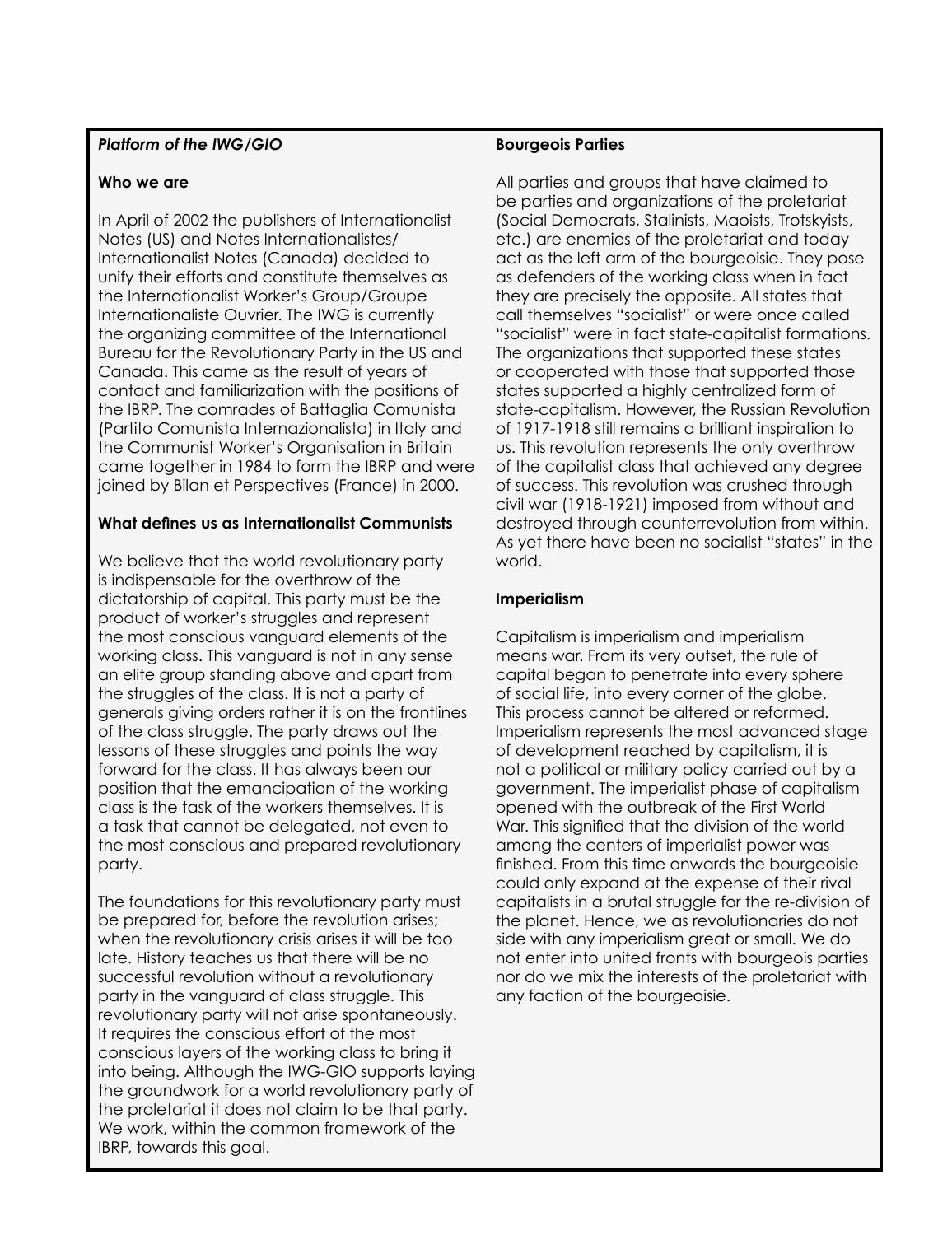### The October Revolution shook the world, **National Liberation Movements**

We do not call for the support of national we do not call for the support of national<br>liberation movements or for national selfdefense because these movements mix the interests of the proletariat with the interests of their oppressors. Any calls for the support of movements of national liberation serve the caphalist class by mobilizing workers in the<br>support of the re-division of the world in favor of support of the to ansiem of the world three. The fact that the first proletarian revolution capitalist class by mobilizing workers in the

### came to grief because it was unable to win **Anti-fascism**

Anti-fascism is an ideological tool the capitalists Ann-iascism is an ideological fool me capitalists<br>use to get workers to defend one faction of ity. But what happened after 1917? the bourgeoisie over another. Fascism is a form *The Party of Lenin and Trotsky were shot,*  Democratic Capitalism. The support for and *documents were destroyed, hidden or falsi-*defense of democratic capitalism will not help *fied (idem Victor Serge)* of capital regardless of the political cloak that whatever form it takes. of the rule of the bourgeoisie, like Stalinism or workers in their task of overthrowing the rule the capitalist class wears. We fight capitalism in

#### the Second War, then the Second War, then the "Cold War, then the "Cold War, then the "Cold" War, then the "Co **Elections**

Elections serve to suck workers into voting in a system created by the capitalists which gives their oppressors the appearance of a popular mandate. Elections cannot be used to win reforms on the behalf of workers nor can they be used as a platform for spreading revolutionary<br>prepaganda been able to rediscover peace). The spark propaganda.

### of hope was put out since the international **Unions**

In the epoch of imperialism unions have been nansionned nom organizations for the deterneer<br>of workers immediate interests into organizations of workers immigatate impressioning ergamizations They serve the interests of capital by disciplining workers and sabotaging their struggles at every turn. Unions cannot defend workers nor can mey overmow me caphalist class, mey<br>cannot be made revolutionary through a behind be made to referrence, through a revolutionary unions. transformed from organizations for the defense can they overthrow the capitalist class. They

#### **Bourgeois Issue Movements**

We stand against the petty sectionalism and self-absorbed narrow-minded focus of pettybourgeois issue movements. The many facets of capitalist oppression must be understood in their proper historical-material context. We stand against all forms of exploitation and oppression but without the overthrow of the capitalist class the system that breeds exploitation and oppression will remain intact.

#### **Our tasks**

As Internationalist Communists our primary tasks are to agitate among workers wherever and whenever possible, to develop and spread the revolutionary press and to lay the groundwork for a theoretically prepared and centralized revolutionary organization. It is through debate and confrontation, the clarification of theory, that revolutionaries are defined from the left swamp.

Our theoretical positions arise from our historical experience as a political tendency. Organizationally we draw our experience from the Internationalists of the Italian Communist Left in its struggles against capitalist counterrevolution – Stalinism, fascism and democracy. This political tendency provides us with a theoretical perspective that is unique when compared to the sterile political tendencies that many of us are familiar with. In the pages of our press we shall attempt to clarify our positions. We ask that you support us in this work.